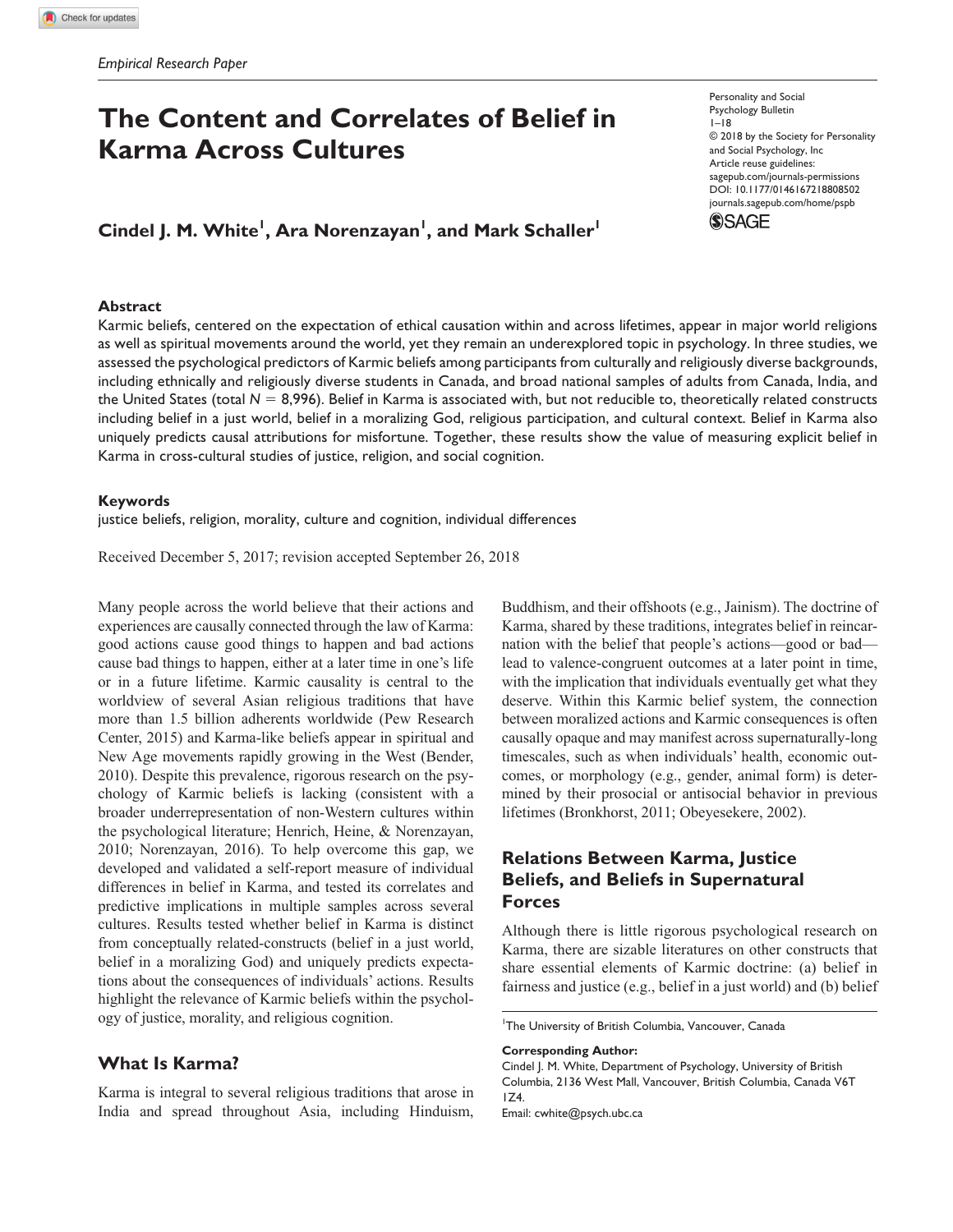in supernatural entities (e.g., God) that reward and punish humans for their moral behavior. Like Karmic beliefs, other justice beliefs—which tend to lack overt supernatural elements—are characterized by the expectation that actions lead to valence-congruent outcomes, such that good people experience success, bad people experience misfortune, and nice people are luckier than mean people (Banerjee & Bloom, 2017; Baumard & Chevallier, 2012; Callan, Sutton, Harvey, & Dawtry, 2014; Converse, Risen, & Carter, 2012; Hafer & Rubel, 2015; Lerner, 1980; Lucas, Alexander, Firestone, & LeBreton, 2007; Olson, Dunham, Dweck, Spelke, & Banaji, 2008). Analogously, belief in God—like belief in Karma—is characterized by the belief that there exists an omniscient supernatural force that attends to the morality of human actions and intervenes in human affairs (a similarity that suggests that similar evolutionary and/or cognitive processes may underlie both of these supernatural beliefs; Laurin & Kay, 2017; C. White, Sousa, & Prochownik, 2016; Willard & Norenzayan, 2013).

Given these similarities, belief in Karma is likely to correlate with other supernatural and/or religious beliefs (e.g., belief in God) and with secular justice beliefs (e.g., belief in a just world). In addition, given the importance of social learning in shaping individuals' beliefs (Gervais, Willard, Norenzayan, & Henrich, 2011; Lanman & Buhrmester, 2017), belief in Karma should also be influenced by cultural traditions that expose individuals to Karmic theology (Carlisle, 2008). It is plausible that, at a psychological level of analysis, belief in Karma is largely reducible to these variables (belief in justice, belief in a supernatural force, and exposure to Karmic theologies such as Hinduism or Buddhism). For instance, it has been proposed that supernatural justice beliefs of various kinds exist because they fit with evolved intuitions about interpersonal justice (Baumard & Boyer, 2013; Johnson, 2015; Slone, 2004), and that cultural learning processes account for the specific features of these beliefs (e.g., belief in Karma vs. belief in a morally concerned God). If so, then belief in Karma would be strongly predicted by a combination of existing measures assessing justice beliefs, supernatural beliefs, and cultural background. This line of reasoning also suggests that belief in Karma is unlikely to uniquely predict social judgments (e.g., expectations about future outcomes experienced by people who violate social/moral norms) after controlling for those other measures.

Alternatively, it is also plausible that belief in Karma has a distinct cultural history that makes it not reducible to these other variables, and which has implications for its cognitive representation and role in social judgments. Karma is conceptually distinct from other justice beliefs by including nonobvious causal connections between actions and Karmic outcomes over long timescales—longer even than the human life span. And Karma differs from most other supernatural forces (e.g., God) by its putative lack of agentic form and its highly circumscribed domain of operation. Karma lacks any role in nonmoral affairs, does not demand devotion, and in

many religious traditions Karma is believed to operate independently—or in the absence—of gods (Bronkhorst, 2011; Hieber, 1983). In addition, belief in Karma does not require adherence to a Karmic religious tradition (as indicated by the willingness of many agnostic Westerners to attribute outcomes to Karma), nor is a strong belief in Karma necessarily present for all adherents to Karmic religions (e.g., who may focus instead on the social, ritual, or devotional theistic aspects of their religion; Fuller, 2004). If Karmic beliefs are *not* reducible to belief in justice, belief in a supernatural force, and exposure to Karmic theologies, then those variables are likely to explain only a part of the variance in belief in Karma. Further, belief in Karma may uniquely predict relevant social judgments (e.g., expectations about the future outcomes experienced by people who engage in good or bad actions) even after controlling for those other variables.

It is also plausible that the empirical relations between beliefs in Karma, justice, and supernatural forces may vary across cultures, depending on the dominant religious tradition. For example, Hinduism promotes the doctrine of Karma while also encouraging beliefs in many gods, whereas Christianity typically rejects one of Karma's essential elements—reincarnation—while promoting belief in a morally concerned God. Consequently, the correlation between belief in Karma and belief in God (and religiosity more generally) is likely positive among Hindus, but not among Christians.

### **Overview of Current Research**

To facilitate rigorous psychological inquiry into belief in Karma, we (a) developed and validated a new self-report measure of belief in  $Karma$ ,<sup>1</sup> (b) assessed the empirical relations between belief in Karma and a wide range of other variables, and (c) tested the extent to which belief in Karma uniquely predicts conceptually relevant social judgments. We did so across three studies, conducted on large samples of North American and Indian participants. These culturally diverse samples allowed us to (a) assess the utility of the new self-report measure in different cultural contexts, (b) test the replicability of findings, and (c) test the possibility that cultural context might moderate relationships between Karmic beliefs, justice beliefs, and supernatural beliefs.<sup>2</sup>

# **Pilot Study: Self-Report Measure Assessing Belief in Karma**

To create a questionnaire assessing individual differences in belief in Karma, we developed 16 self-report items (Table 2) that were attentive to the defining elements of the doctrine of Karma. Four items assessed belief in reincarnation. Five items assessed belief that people's actions lead to valencecongruent outcomes at a later point in time. Four items assessed the integration of those beliefs (e.g., "If a person does something bad, even if there are no immediate consequences, they will be punished for it in a future life"). Three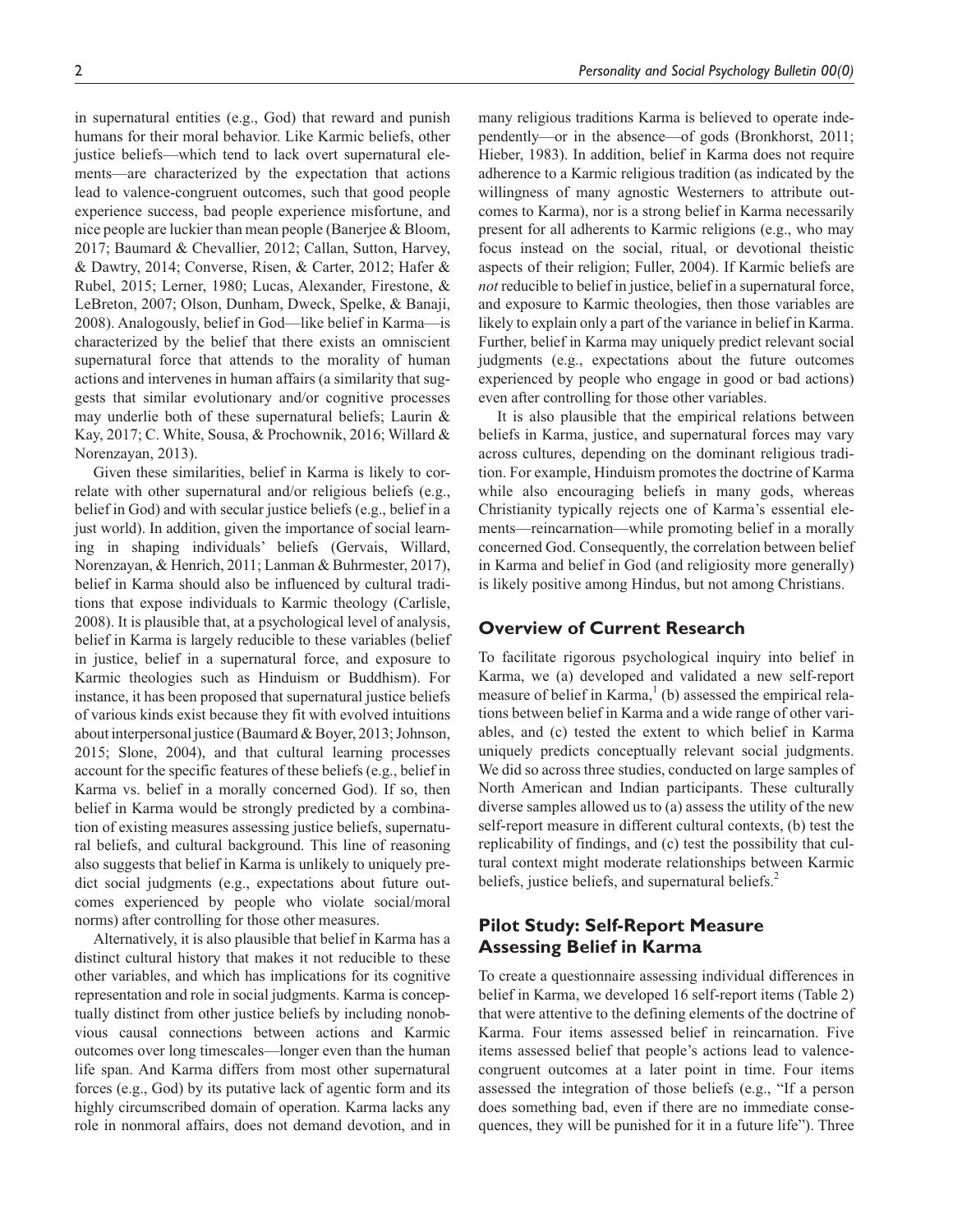|                                | Study I                         |                                 | Study 2               |                       |                                    | Study 3                          |
|--------------------------------|---------------------------------|---------------------------------|-----------------------|-----------------------|------------------------------------|----------------------------------|
|                                | Canadian students<br>(Sample 1) | Canadian students<br>(Sample 2) | Canadian adults       | Indian adults         | American<br><b>Mechanical Turk</b> | <b>Indian Mechanical</b><br>Turk |
| $\mathsf{N}$                   | 3,193                           | 3,072                           | 1,000                 | 1,006                 | 416                                | 309                              |
| Gender                         |                                 |                                 |                       |                       |                                    |                                  |
| Female                         | 74%                             | 74%                             | 51%                   | 51%                   | 62%                                | 30%                              |
| Male                           | 26%                             | 26%                             | 49%                   | 49%                   | 38%                                | 70%                              |
| Age M (SD)                     | 20.12 (2.91)                    | 20.13 (2.89)                    | 46.69 (15.24)         | 38.62 (13.54)         | 36.71 (12.26)                      | 32.82 (9.63)                     |
| Ethnicity                      |                                 |                                 |                       |                       |                                    |                                  |
| Caucasian                      | 25.8%                           | 26.3%                           | 82.9%                 | 0.0%                  | 75.4%                              | 0.3%                             |
| Asian                          | 61.3%                           | 58.3%                           | 9.3%                  | 78.2%                 | 7.0%                               | 95%                              |
| Other or not                   | 12.9%                           | 15.4%                           | 7.8%                  | 21.8%                 | 17.6%                              | 4.7%                             |
| provided                       |                                 |                                 |                       |                       |                                    |                                  |
| Median income                  |                                 |                                 | US\$40,000-US\$60,000 | 500,000-1,000,000 INR |                                    |                                  |
| Education                      |                                 |                                 |                       |                       |                                    |                                  |
| Years M (SD)                   |                                 |                                 | 13.68(6.77)           | 16.57(5.01)           |                                    |                                  |
| % with postsecondary<br>degree |                                 |                                 | 72.7%                 | 96.1%                 | 65.9%                              | 96%                              |
| Religion                       |                                 |                                 |                       |                       |                                    |                                  |
| Christian                      | 29.9%                           | 28.1%                           | 57.9%                 | 6.9%                  | 52.7%                              | 12.3%                            |
| Nonreligious                   | 49.7%                           | 53.2%                           | 30.7%                 | 1.3%                  | 38.9%                              | 3.4%                             |
| Hindu                          | 2.2%                            | 2.3%                            | 1.1%                  | 78.0%                 | 1.2%                               | 75%                              |
| <b>Buddhist</b>                | 6.1%                            | 5.2%                            | 2.6%                  | 0.2%                  | 1.0%                               | 0.0%                             |
| Other                          | 12.1%                           | 11.2%                           | 10.3%                 | 13.8%                 | 10.6%                              | 9.3%                             |

|  | Table 1. Demographic Composition of Each Sample. |  |  |  |  |
|--|--------------------------------------------------|--|--|--|--|
|--|--------------------------------------------------|--|--|--|--|

additional items explicitly assessed belief in the concept of "Karma." Respondents reported their agreement with these statements on 5-point scales.

In a pilot study, we administered a questionnaire containing these 16 items to a sample of 280 Americans—54% female; mean age = 35.77 (*SD* = 12.21); 78.5% Caucasian, 5% Asian; 41% Christian, 34% nonreligious, recruited through Amazon's Mechanical Turk. After reverse-scoring appropriate items, we computed a single belief in Karma score as the mean response across all items.

Results revealed that the 16-item belief in Karma questionnaire had a high level of internal reliability (Cronbach's  $\alpha$  = .94), and showed a largely normal distribution, without ceiling or floor effects ( $M = 2.76$ ,  $SD = 0.88$ ).

Participants in the pilot study also completed several other questionnaires, which provided preliminary evidence showing that belief in Karma was positively correlated with belief in God  $(r = .27)$  and belief in the afterlife  $(r = .43)$ , as well as with religiosity  $(r = .12)$ , and spirituality  $(r = .32)$ ,  $p_s < .05$ . Belief in Karma was not significantly associated with religious attendance  $(r = -.02)$ , age  $(r = -.01)$ , or gender  $(r = .01)$ .

Based on these results, we decided to use this questionnaire, without alteration, in the primary studies reported below.

## **Study 1: Canadian Students**

*Method*

*Participants.* We collected data from two samples (*n*s = 3,193 and 3,072) of Canadian undergraduate students who participated in the psychology department's Human Subjects Pool during two separate semesters. At the beginning of each semester, students were given the option to complete an online survey, and our sample size was determined by including all students who completed this questionnaire by the end of the semester (Sample 2 also excluded 38 students who failed an attention check question placed within the survey).<sup>3</sup> As can be seen in Table 1, students were younger than the general Canadian population, mostly female, and identified their cultural background as primarily Asian or European. The sample was predominantly Christian or nonreligious, although with substantial minorities of Karmic religions also represented.

*Materials.* Participants completed the following measures as part of a larger survey.

*Belief in Karma*. Participants completed the 16-item belief in Karma questionnaire described in the Pilot study.

*Justice beliefs*. Participants in Sample 1 completed a sixitem measure of belief in a just world (Dalbert, Montada, & Schmitt, 1987;  $\alpha = .74$ ).

*Religious beliefs*. Participants in Sample 1 completed items assessing belief in God ("I believe that God exists," "God is important in my life") and religiosity ("I am a religious person"). They also indicated whether they would describe themselves as "Religious," "Spiritual but not religious," or "neither spiritual nor religious."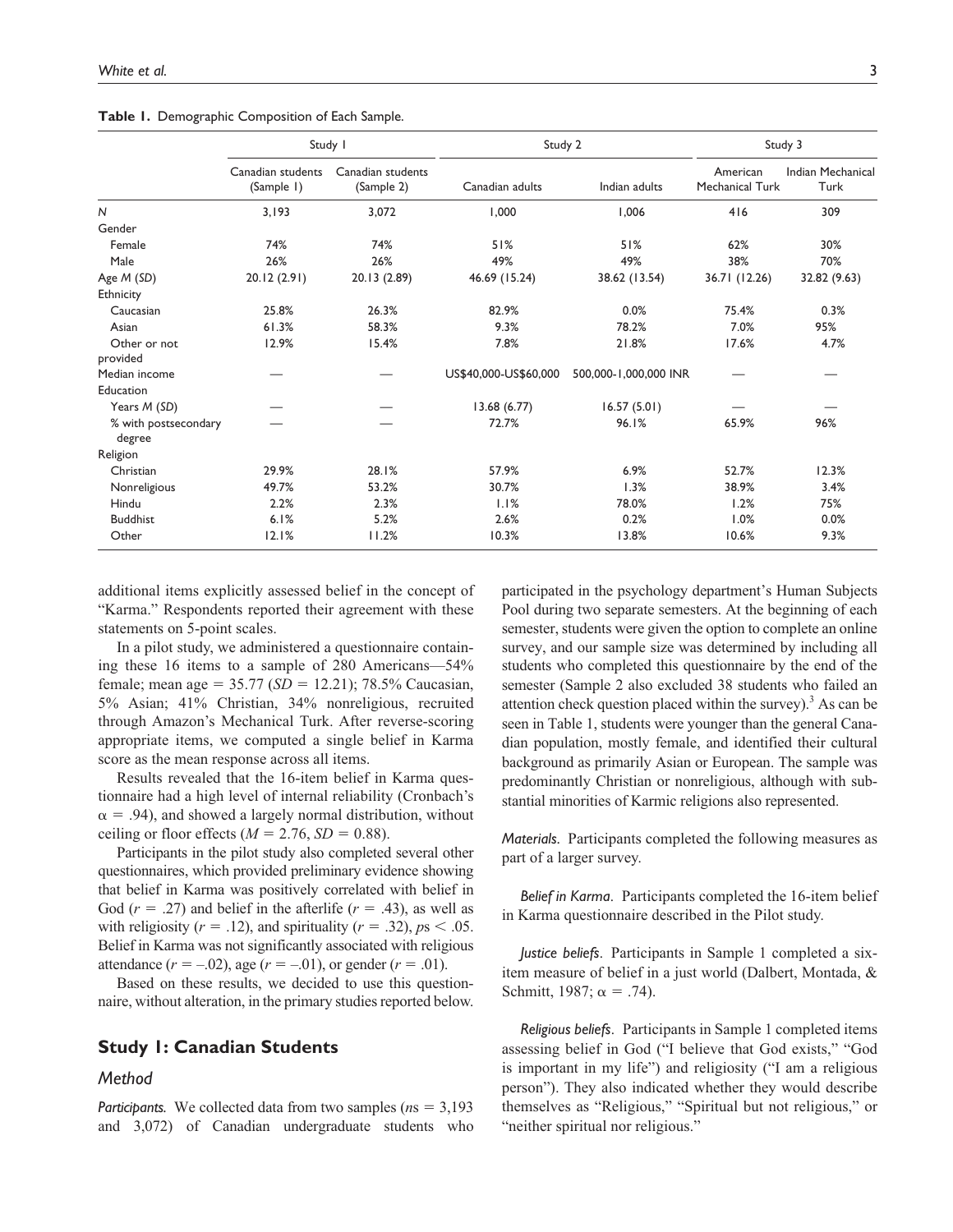#### **Table 2.** One-Factor EFA Loadings.

|                                                                                                                                                   | Study I           | Study 2         |               |
|---------------------------------------------------------------------------------------------------------------------------------------------------|-------------------|-----------------|---------------|
|                                                                                                                                                   | Canadian students | Canadian adults | Indian adults |
| I. Karma is a force that influences the events that happen in my life                                                                             | .66               | .76             | .64           |
| 2. Karma is not something real*                                                                                                                   | .54               | .56             | .22           |
| 3. Karma is a force that influences the events that happen in other people's<br>lives                                                             | .66               | .73             | .59           |
| 4. When people are met with misfortune, they have brought it upon<br>themselves by previous behavior in their life                                | .63               | .63             | .71           |
| 5. When people experience good fortune, they have brought it upon<br>themselves by previous behavior in their life                                | .66               | .67             | .72           |
| 6. If a person does something bad, even if there are no immediate<br>consequences, they will be punished for it in some future time in their life | .67               | .68             | .61           |
| 7. When someone does a good deed, even if there are no immediate<br>consequences, they will be rewarded for it in some future time in their life  | .63               | .72             | .58           |
| 8. In the long-run, good things happen to good people and bad things happen<br>to bad people                                                      | .47               | .51             | .48           |
| 9. When people are met with misfortune, they have brought it upon<br>themselves by behavior in a past life                                        | .81               | .74             | .77           |
| 10. When people experience good fortune, they have brought it upon<br>themselves by behavior in a past life                                       | .82               | .78             | .81           |
| 11. If a person does something bad, even if there are no immediate<br>consequences, they will be punished for it in a future life                 | .79               | .75             | .72           |
| 12. When someone does a good deed, even if there are no immediate<br>consequences, they will be rewarded for it in a future life                  | .79               | .76             | .69           |
| 13. After people die, they are reborn in a new body                                                                                               | .62               | .68             | .64           |
| 14. There is no such thing as rebirth or reincarnation*                                                                                           | .54               | .57             | .32           |
| 15. People's moral behavior during their current life influences their rebirth in<br>a future life                                                | .68               | .77             | .73           |
| 16. The ultimate goal of life is freedom from the cycle of birth and death                                                                        | .50               | .52             | .57           |
| Variance explained by factor                                                                                                                      | 44%               | 47%             | 40%           |

*Note.* Items marked with an asterisk are reverse-scored. Items were accompanied by a 5-point response scale (1 = *strongly disagree*; 5 = *strongly agree*). In Study 3, we derived two separate subscales from this longer questionnaire: belief in Karmic Reincarnation (Items 1, 10, 11, and 15) and belief in Karmic Justice within one lifetime (Items 4-8). These subscales each have high reliabilities, are highly correlated with each other, and have similar patterns of association with other beliefs and demographics.  $EFA =$  exploratory factor analysis.

*Other variables*. Participants provided demographic information, including age, gender, cultural background, and religious background. They also reported their political orientation (ranging from *strongly liberal* to *strongly conservative*).

### *Results and Discussion*

*Psychometric analyses of the Belief in Karma Questionnaire.* Before assessing its empirical relations with other variables, we first conducted analyses to assess the psychometric properties of the belief in Karma questionnaire. These analyses included data from all participants in Sample 1 plus the subset of participants in Sample 2 who provided unique e-mail addresses, thus providing the maximum possible sample size  $(n = 5,066)$  while excluding possible overlap between the two samples (i.e., excluding Sample 2 participants present in Sample 1 or who did not provide an e-mail address).

*Factor structure*. We conducted an exploratory factor analysis, with maximum likelihood method of estimation and oblimin rotation. We explored one-, two-, three-, four-, and five-factor solutions, to identify a pattern of factor loadings that was consistent across samples and demographic subgroups (e.g., different cultural backgrounds) and was interpretable (based on the content of the items). Multifactor solutions failed to provide a solution that was consistent or interpretable: several items cross-loaded on multiple factors and specific factor loadings were inconsistent across samples. Instead, a one-factor model provided a reasonably good solution: In all samples and subgroups, all items were positively intercorrelated and loaded moderately strongly on a single underlying factor (Table 2).<sup>4</sup> Alternative methods of determining the number of factors (parallel analysis, Very Simple Structure (VSS) method, Minimum Average Partial (MAP) criterion) also indicated that a one-factor solution was the best fit for these data (see Supplemental Material).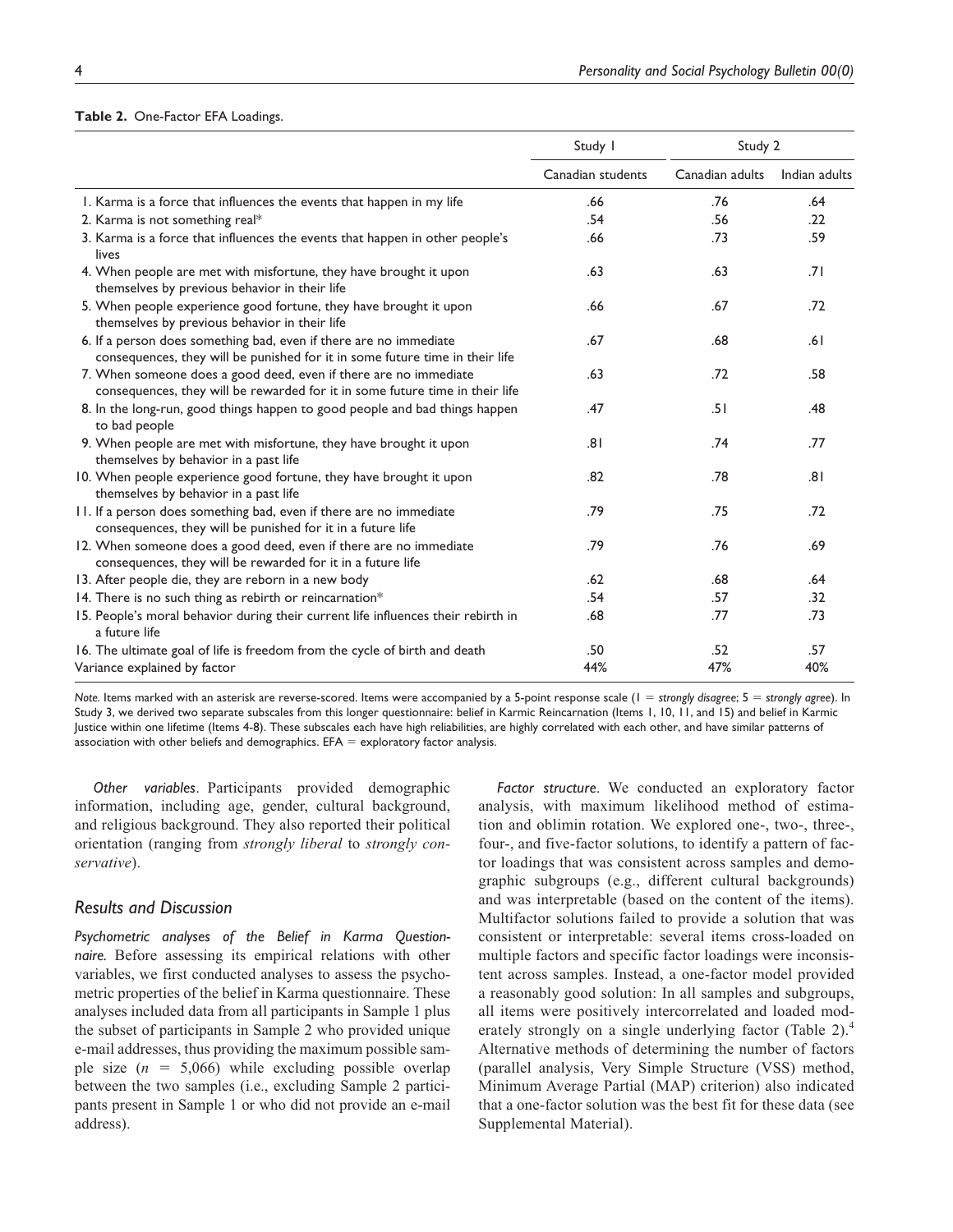We also conducted confirmatory factor analyses. First, we added correlated residuals between the two reverse-scored items (to account for shared method bias) and between similarly phrased pairs of items that explicitly identified the same time scale (e.g., outcomes resulting from actions in past lives). A one-factor solution did not provide a good fit for the data,  $\chi^2(99) = 8,374.06, p < .001$ , comparative fit index (CFI) = .83, root mean square error approximation (RMSEA) = .13. Therefore, we specified a four-factor model based on conceptual distinctions between four subsets of items representing (a) belief in reincarnation; (b) belief that actions cause valence-congruent outcomes within an individual's lifetime, (c) belief that actions cause valence-congruent actions in future lifetimes, and (d) belief in the concept of Karma more generally. This four-factor model provided a good fit to the data,  $\chi^2(93) = 2,496.38, p < .001, \text{CFI} = .95, \text{RMSEA} = .07.$ The four factors were highly correlated (*r*s ranged from 0.61 to 0.74), and the model had substantially reduced fit if uncorrelated factors were specified (see Supplemental Material).

The preceding results indicate that the 16 items assess multiple underlying constructs, but that these underlying constructs are highly related and meaningfully integrated into a single coherent belief. Next, we conducted tests of measurement invariance across participant subgroups with different religious and cultural backgrounds. Measurement invariance assesses whether observed mean differences between groups can be attributed to actual differences, or if they merely result from a different manner of responding to scale items (Milfont & Fischer, 2010; Wu, Li, & Zumbo, 2007). It is assessed by conducting a series of multigroup confirmatory factor analyses with increasingly strict constraints on factor structure, factor loadings, intercepts, and residuals to be the same across groups. Measurement invariance is established when adding these additional constraints to the confirmatory factor analysis (CFA) model (identified above) does not substantially decrease model fit. We compared (1) students from Asian cultural backgrounds to those from non-Asian cultural backgrounds and (2) students affiliated with Karmic religions to students with other religious affiliations. In each comparison, adding additional constraints had only a minor impact on model fit (e.g.,  $\Delta$ CFI ≤ .002, below the cut-off point recommended by Cheung & Rensvold, 2002, see Table S3 in the Supplemental Material). These results attest to measurement invariance of the belief in Karma questionnaire, indicating that it is comparable across different populations.

In sum, the factor analytic results indicate that—at a psychological level of analysis—the definitional components of Karma (belief in reincarnation and belief in valence-congruent consequences of moral actions) are coherently integrated into a more global construct representing belief in Karma, and that the 16-item questionnaire can be used to assess this belief in individuals from varying cultural backgrounds. Therefore (after reverse-scoring appropriate items), we computed a single "belief in Karma" score as the mean response across all 16 items to use in subsequent analyses.

*Internal consistency and test–retest reliability*. The 16-item belief in Karma measure had high internal consistency reliability (Cronbach's  $\alpha$  = .92). Test–retest reliability was assessed from two subsamples. A subset of Sample 1 (*n* = 210) completed the belief in Karma questionnaire at a second time-point during the same semester (while completing one of three unrelated studies; mean time between responses = 50 days;  $SD = 25.58$ ). The test–retest correlation was  $r =$ .66, 99% confidence interval  $(CI) = [0.55, 0.75]$ . In addition, 454 participants were part of both Sample 1 and Sample 2 (mean time between responses  $= 246$  days; *SD*  $= 21.51$ ). The test–retest correlation was  $r = .79$ , 99% CI = [.74, .83]. Time elapsed between responses did not moderate the size of the test–retest correlation.

*Known-groups validity: Religious and cultural group differences.* We tested mean differences in belief in Karma scores across different religious groups. As seen in Figure 1, scores were higher (and generally above scale midpoint) among adherents to religions that traditionally endorse Karmic beliefs (i.e., Hindus, Buddhists, Sikhs, Jains, *n* = 569, *M* = 3.34,  $SD = 0.68$ ), and lower (and generally below scale midpoint) among adherents to other religions or and among nonreligious individuals ( $n = 4,141$ ,  $M = 2.68$ ,  $SD = 0.76$ ), *t*(771.58) = 21.48, *p* < .001, *d* = 0.89, 95% CI = [0.80, 0.98]. Additional analyses tested for cultural differences. Participants who reported a South Asian, East Asian, or Southeast Asian cultural background had higher belief in Karma scores ( $n = 2,890$ ,  $M = 2.89$ ,  $SD = 0.75$ ) than did students from non-Asian cultural backgrounds (*n* = 2,003,  $M = 2.60$ ,  $SD = 0.76$ ),  $t(4269) = 13.37$ ,  $p < .001$ ,  $d = 0.39$ ,  $95\%$  CI = [0.33, 0.45].

*Correlations with justice beliefs and religious beliefs.* Belief in Karma was positively correlated with belief in a just world  $(r = .38, 99\% \text{ CI} = [.34, .43])$ .<sup>5</sup> This correlation was similar for participants who either did ( $r = .37$ ) or did not ( $r = .38$ ) adhere to a Karmic religious tradition. Belief in Karma was also positively correlated with belief in God  $(r = .24, 99\%)$  $CI = [.20, .29]$ . This correlation was similar for participants who either did  $(r = .21)$  or did not  $(r = .23)$  adhere to a Karmic religious tradition.

In contrast, correlations between belief in Karma and religiosity varied substantially depending on participants' religious affiliation: This correlation was positive among Hindus (*r* = .40, *n* = 63), Buddhists (*r* = .42, *n* = 178) and Sikhs (*r* = .40, *n* = 123), but *negative* among Christians (*r* = –.18, *n*  $= 866$ .<sup>6</sup> The magnitudes of these correlations indicate that belief in Karma is conceptually related to, but also distinct from, belief in other supernatural forces. Also notable is the fact that the very nature of this relationship is markedly different, depending upon the specific religious traditions that individuals are exposed to.

We employed regression analyses to investigate the extent to which individuals' belief in Karma can be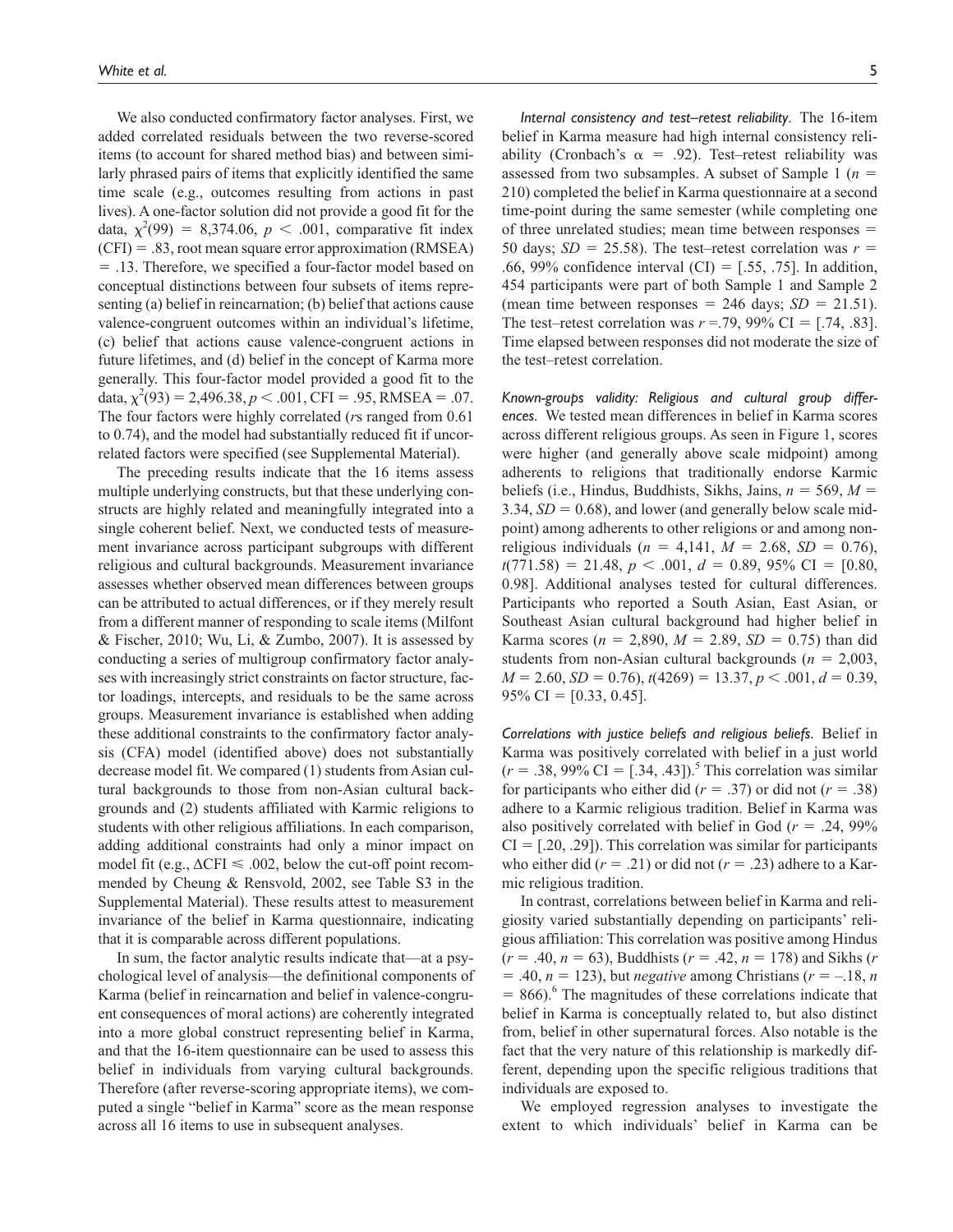

**Figure 1.** Distribution of belief in Karma scores across religious groups (Studies 1 and 2). *Note*. Group sizes range from 25 (other affiliations in India) to 866 (Canadian student Christians). Groups with fewer than 25 participants are not displayed (see Supplemental Material for full details).

|  |  | Table 3. Predictors of Belief in Karma, Canadian Students (Sample 1). |  |  |  |
|--|--|-----------------------------------------------------------------------|--|--|--|
|--|--|-----------------------------------------------------------------------|--|--|--|

|                          | Non-Karmic religious traditions |      |        | Karmic religious traditions   |      |        |
|--------------------------|---------------------------------|------|--------|-------------------------------|------|--------|
|                          | <b>B</b> [95% CI]               | SE   | Þ      | <b>B</b> [95% CI]             | SE   | Þ      |
| Intercept                | 2.62 [2.58, 2.67]               | 0.02 | < 0.01 | 3.33 [3.00, 3.66]             | 0.17 | < 0.01 |
| Age                      | $-0.02$ [ $-0.04$ , 0.01]       | 0.02 | .28    | $0.02$ [-0.05, 0.09]          | 0.03 | .61    |
| Gender                   | $-0.08$ [-0.15, -0.02]          | 0.03 | .017   | $-0.24$ [ $-0.41$ , $-0.08$ ] | 0.08 | .004   |
| Political conservatism   | $-0.05$ [ $-0.08$ , $-0.01$ ]   | 0.02 | .004   | $0.03$ [-0.04, 0.10]          | 0.03 | .35    |
| Cultural group           | $0.08$ [-0.02, 0.15]            | 0.03 | .009   | $0.05$ [-0.29, 0.39]          | 0.17 | .77    |
| Religiosity              | $-0.18$ $[-0.23, -0.14]$        | 0.02 | < .001 | $0.19$ [0.11, 0.27]           | 0.04 | $.001$ |
| Belief in God            | 0.28 [0.23, 0.32]               | 0.02 | < .001 | $0.02$ [-0.06, 0.09]          | 0.04 | .68    |
| Belief in a just world   | $0.27$ [0.24, 0.30]             | 0.02 | < .001 | $0.23$ [0.16, 0.30]           | 0.03 | < .001 |
| N                        | 2.086                           |      |        | 295                           |      |        |
| $R^2/R_{\textit{adi}}^2$ | .21 / .21                       |      |        | .26 / .24                     |      |        |
| <b>AIC</b>               | 4.401.43                        |      |        | 542.53                        |      |        |

*Note.* In all models, the following variables were dummy coded: Gender (0 = women, 1 = men), cultural group (0 = non-Asian, 1 = Asian); the remaining variables were standardized. Political orientation was coded with higher number indicating greater political conservatism. Bolded estimates are significant at  $p < .001$ . CI = confidence interval; AIC = Akaike information criterion.

predicted by the other variables assessed in this study. To test whether the pattern of relationships differed depending on exposure to Karmic doctrines, we conducted analyses separately for participants affiliated with Karmic religions and for those who were not affiliated with Karmic religions. Results (Table 3) indicated that among participants unaffiliated with Karmic religions, belief in Karma was uniquely predicted by participants' cultural background, belief in a just world, belief in God, and (lower levels of) religiosity. Among participants affiliated with Karmic religions, belief in Karma was uniquely predicted by belief in a just world and (higher levels of) religiosity. Notably, in both analyses, the predictor variables collectively explained less than 25% of the variance in belief in Karma.

An additional regression analyses was conducted on the full dataset and included participant's religious affiliation as a predictor variable, and also included the interactions between religious affiliation and each other predictor variables as additional predictor variables. This regression model explained 27% of the variance in belief in Karma (see Table S5 in the Supplemental Material), again indicating that the majority of individual-level variability in belief in Karma scores is left unexplained by these other variables. These findings appear to indicate that belief in Karma is a conceptually unique supernatural justice belief that is systematically related to, but not simply reducible to, a combination of belief in a just world, belief in supernatural forces, and exposure to specific theological traditions.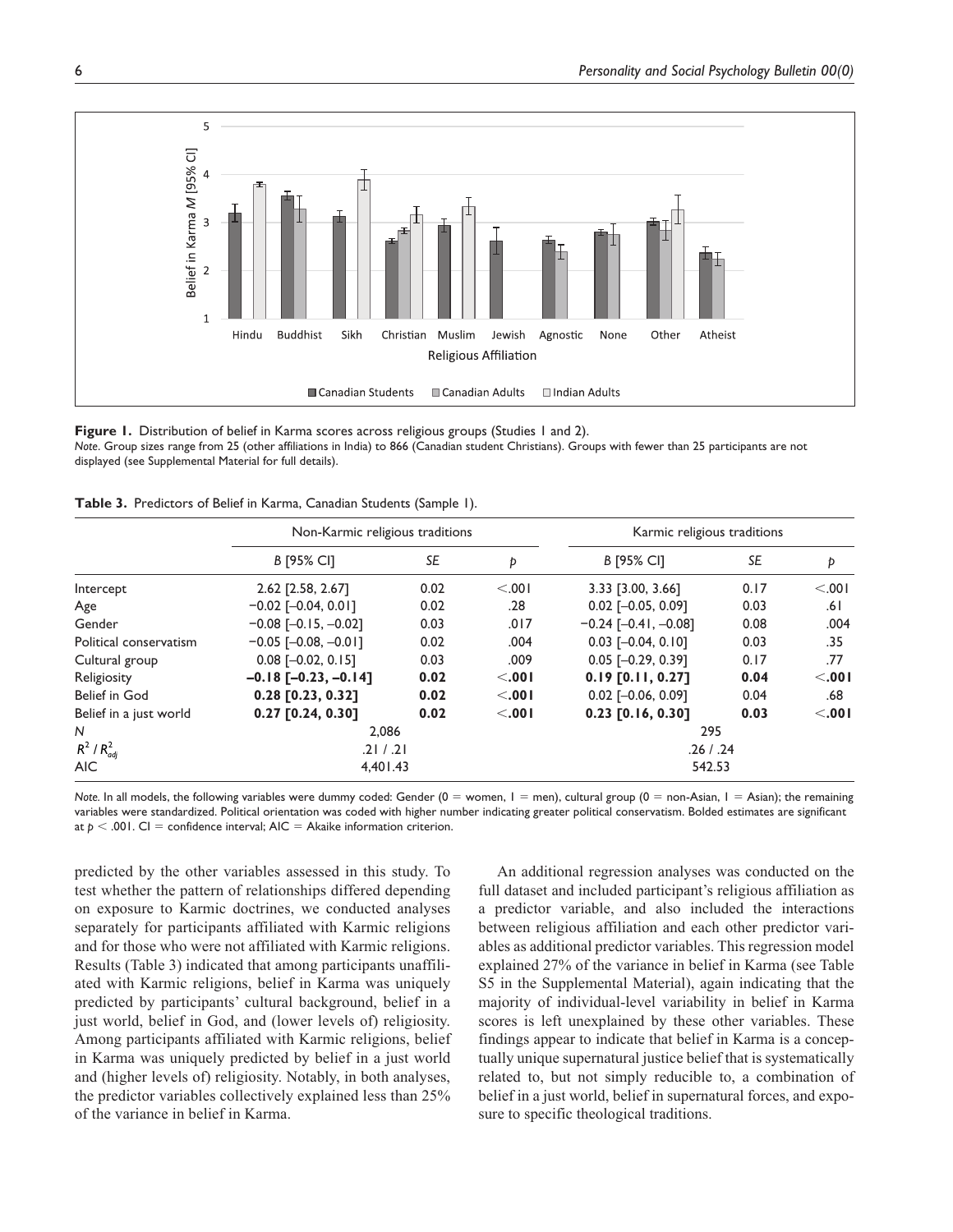### **Study 2: Canadian and Indian Adults**

Study 1 included just a single measure of (non-Karmic) justice beliefs, and was also constrained to a sample of university students residing in Canada. To go beyond these methodological limitations, Study 2 included a variety of additional measures assessing belief in justice, and data were collected using survey methods designed to recruit more representative samples from both Canada and India (the cultural birthplace of Karma, within which most people are exposed people to Karmic theological principles).

### *Method*

Prior to analyzing data from the Canadian and Indian samples, methodical details (e.g., materials, participant recruitment procedures, and data exclusion criteria) were preregistered on the Open Science Framework (OSF), along with hypotheses and analysis plans. Below we present results from preregistered analyses (e.g., bivariate correlations with belief in Karma) as well as additional regression analyses that were not preregistered. Full preregistration details can be found at https://osf.io/tg8ce/.

*Participants.* We recruited samples of adults from Canada and India through a market research company, Research Now. We were interested in recruiting a sample of participants that resembled the general Canadian and Indian populations; therefore, we recruited participants based on loose quotas for age and gender (and region in Canada, see Supplemental Material for details on the representativeness of this sample). Consistent with preregistered data exclusion criteria, participants were excluded for exceeding quota requirements and for failing attention checks placed within the survey (221 in Canada, 616 in India). New participants were recruited to replace anyone excluded through these criteria, until we reached the preplanned sample of 1,000 in each country. This sample size was selected as large enough to have high power  $(>0.90)$  to detect relatively small correlations (e.g.,  $r = .15$ ). The final sample consisted of 1,000 Canadian adults and 1,006 Indian adults.7

These samples were constrained by the requirement that participants have access to a computer (to complete the online survey) and by the language(s) in which the survey was available to participants. The Canadian sample was broadly representative of the Canadian population in terms of age, gender balance, geographic distribution, language, income, religiosity, and ethnicity; whereas, the Indian sample was less representative (e.g., Indian participants were somewhat older and more educated than the general population of India). But importantly, the Indian sample closely resembled the overall Indian population in terms of religious affiliation (i.e., 78% Hindu), thus providing a meaningful comparison to the Canadian sample (who were primarily Christian or nonreligious; see Table 1 and Supplemental Material for demographic details).

#### *Materials*

*Belief in Karma*. Participants completed the 16-item belief in Karma questionnaire.

*Justice beliefs*. Participants completed three measures assessing individual differences in belief in (non-Karmic) justice. They completed Lipkus, Dalbert, and Siegler's (1996) eight-item measure of *belief in a just world* for the self (believe in a just world; for example, "I feel that I get what I deserve";  $\alpha s = .87$  and .89 in Canada and India, respectively). A second measure, assessing belief in *procedural justice*, included two items from Lucas et al. (2007): "Regardless of the outcomes they receive, people are generally subjected to fair procedures" and "I feel that people generally use methods that are fair in their evaluations of others"  $(\alpha s = .77$  and .73). A third measure, assessing expectations regarding *legal justice*, was computed from responses to two additional items: "I have confidence in my local police department" and "The legal system (e.g., courts) is usually successful in getting justice" ( $\alpha s = .70$  and .80).<sup>8</sup>

*Expectations about interpersonal punishments and rewards*. Participants responded to eight vignette-based items that were created to assess participants' expectations regarding specific outcomes that people might experience as a result of specific antisocial and prosocial actions. Four items asked participants to imagine that someone they knew did something wrong (e.g., "harms another person") and to report the likelihood of consequent interpersonal punishment (e.g., "other people will make sure that they pay"). Four analogous items asked participants to imagine that someone they knew did something good (e.g., "helps another person") and to report the likelihood of consequent interpersonal reward (e.g., "Other people will make sure that they are repaid"). (Responses were made on 5-point scales, ranging from *very unlikely* to *very likely*.) Two items—intended to be reversescored—produced composite indices of relatively low reliability ( $\alpha$ s < .66), and so were omitted of analyses. Analyses were performed on two three-item composite indices representing expectations of *interpersonal punishment* (αs = .84 and .80) and *interpersonal reward* ( $\alpha s = .86$  and .83).

*Religious beliefs*. Participants provided information about their religious background, including their religious affiliation, frequency of religious attendance, and level of religiosity and spirituality (1 = *not at all religious/spiritual* to 5 = *very religious/spiritual*). Based on responses to the latter two items, we computed a difference score (spirituality minus religiosity) as a measure of the extent to which participants were spiritual-but-not-religious. Participants also reported their belief in the existence of God, the afterlife, free will, whether they believed that god is "responsible for enacting karma" (1 = *Karma operates independently of God*; 5 = *Karma occurs because of God's will*), and if god can "intervene to over-rule karmic consequences" (1 = *God never*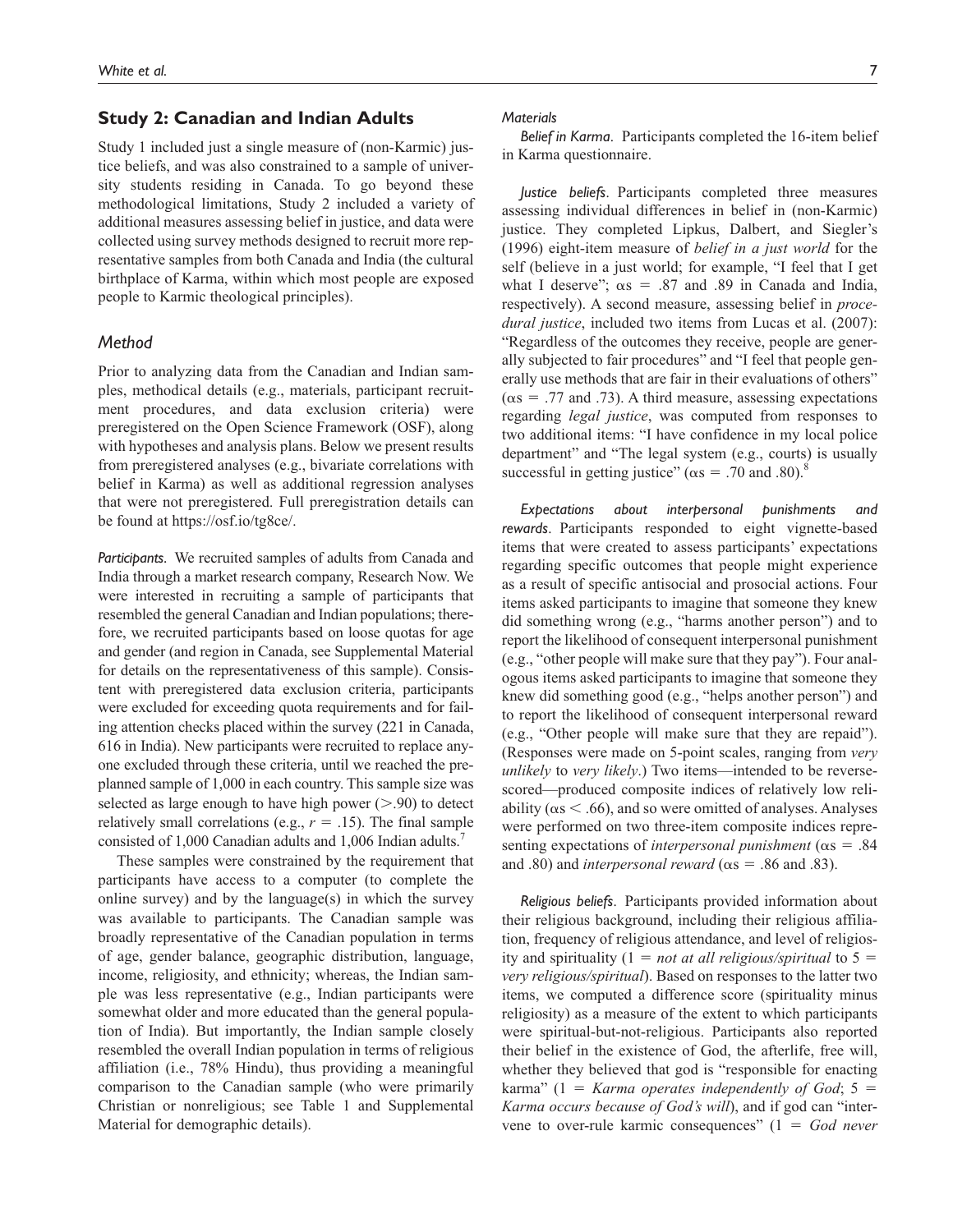

**Figure 2.** Distribution of belief in Karma, among Indian and Canadian adults.

*contradicts Karma*; 5 = *God often intervenes and overrules Karma*).

*Other variables*. Participants provided demographic information, including age, gender, education, income, and ethnicity. They also reported their political orientation  $(1 =$ *politically liberal* to 7 = *politically conservative*). Participants also reported whether they "feel your life has meaning," and rated their life satisfaction (computed as mean of two items: "I am satisfied with my life" and "In general, my life is close to my ideal";  $\alpha s = .85$  and .74).

### *Results and Discussion*

*Psychometric analyses of the Belief in Karma Questionnaire.* The 16 items on the belief in Karma questionnaire had high internal consistency ( $\alpha s = .93$  and .90 in Canada and India, respectively). Replicating results from Study 1, exploratory factor analyses indicated that the items loaded onto a single factor (Table 2).<sup>9</sup> Confirmatory factor analyses also replicated Study 1, showing that a four-factor model—based on conceptually distinct dimensions of Karma—provided a good fit to the data,  $\chi^2(93) = 973.53$ ,  $p < .001$ , CFI = .96, RMSEA = .07. Measurement invariance analyses (see Supplemental Material for details) revealed that adding additional constraints to this model had only a minor impact on model fit, indicating that the questionnaire possessed strict measurement invariance, allowing for comparisons of mean scores across populations.

Figure 2 displays the distribution of belief in Karma scores among Indian and Canadian adults. As expected, belief in Karma was higher among Indians—a population that is more regularly exposed to Karmic religious traditions,  $d = 1.27$ , 95% CI = [1.17, 1.37], *t*(2004) = 28.33, *p* < .001. (Over 83% of Indians had belief in Karma scores that were above

scale midpoint; 62% of Canadians had scores that were at or below scale midpoint.) Figure 2 also reveals substantial within-country variability in belief in Karma. Replicating Study 1, within both Canada and India, belief in Karma scores were highest among Hindus, Buddhists, and Sikhs, and lowest among atheists (see Figure 1). It is worth noting that belief in Karma was higher among Christians and Muslims in India compared with Canada, indicating that participants' broader cultural environment—and not just their specific religious affiliation—is also implicated in their belief in Karma.

*Relations with justice beliefs and religious beliefs.* Table 4 summarizes zero-order correlations between belief in Karma and various measures of justice beliefs. Belief in Karma was generally positively associated with justice beliefs, but these associations were modest in size, indicating that Karma is conceptually distinct from other, more secular, justice beliefs. In addition to considering justice beliefs a predictor of belief in Karma, expectations of interpersonal punishments and rewards can also be considered as an outcome variable. Exploratory regression analyses were conducted predicting the expectation of interpersonal punishments and rewards (six-item composite) from belief in Karma, while controlling for belief in God and just world. Results showed that belief in Karma uniquely predicted a greater expectation of interpersonal justice in both Canada (β = .18, 95% CI = [0.12, 0.24],  $p < .001$ ) and India ( $\beta = .16$ , 95% CI = [0.10, 0.23],  $p < .001$ ), suggesting that belief in Karma may have implications for social expectations beyond what is explained by preexisting measures of justice beliefs.

Table 4 also summarizes zero-order correlations between belief in Karma and various measures of religious beliefs. Results show that belief in Karma was generally positively associated with religious beliefs (e.g., religiosity, spirituality, belief in God), and that these correlations were generally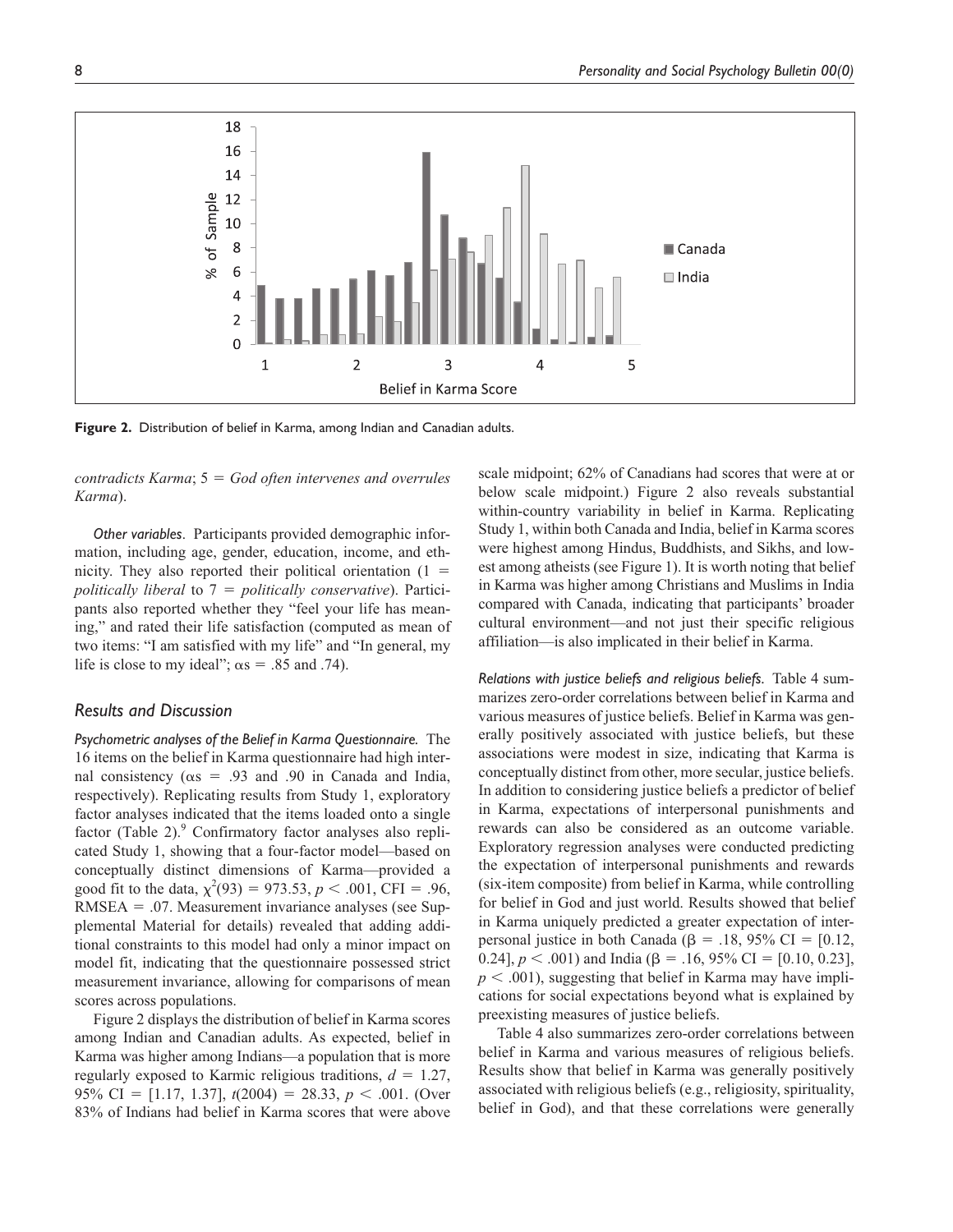|                                 |                        | Canada                        |      |                  |                    | India                                     |      |        |
|---------------------------------|------------------------|-------------------------------|------|------------------|--------------------|-------------------------------------------|------|--------|
|                                 | r [99% CI]             | <b>B</b> [95% CI]             | SE   | Þ                | r [99% CI]         | <b>B</b> [95% CI]                         | SE   | Þ      |
| Intercept                       |                        | $2.69$ [2.62, 2.76]           | 0.03 | < 0.01           |                    | $3.20$ [ $3.10$ , $3.30$ ]                | 0.05 | < 0.01 |
| Religiosity                     | $.17$ $[.09, .25]$     | $-0.08$ [ $-0.17$ , 0.00]     | 0.04 | .063             | $.38$ [.31, .45]   | $0.06$ [0.01, 0.11]                       | 0.03 | .021   |
| Spirituality                    | $.31$ [.23, .38]       | $0.20$ [0.14, 0.26]           | 0.03 | < .001           | $.44$ [.37, .51]   | $0.14$ [0.09, 0.18] 0.02                  |      | < .001 |
| Religious attendance            | $-.01$ [ $-.09, .07$ ] | $-0.21$ $[-0.27, -0.14]$ 0.03 |      | < .001           |                    | $.23$ [.15, .31] -0.04 [-0.13, 0.04] 0.04 |      | .28    |
| Belief in God                   | $.30$ [.22, .37]       | $0.29$ [0.21, 0.37]           |      | $0.04 \sim 0.01$ |                    | $.42$ [.34, .48] 0.15 [0.11, 0.20] 0.02   |      | < .001 |
| Religious affiliation           | $.14$ [.06, .22]       | $0.65$ [0.41, 0.90]           | 0.12 | < .001           |                    | $.33$ [.25, .40] 0.60 [0.50, 0.70] 0.05   |      | < .001 |
| Belief in a just world          | $.17$ [.09, .25]       | $0.07$ [0.01, 0.12]           | 0.03 | .021             | $.38$ [.31, .45]   | $0.14$ [0.10, 0.19] 0.02                  |      | < .001 |
| Procedural justice              | $.16$ $[.08, .24]$     | $0.11$ [0.05, 0.17]           | 0.03 | < .001           | $.30$ [.22, .37]   | $0.06$ [0.02, 0.11]                       | 0.02 | .008   |
| Legal justice                   | $-.04$ [ $-.12, .05$ ] | $-0.13$ [ $-0.18$ , $-0.08$ ] | 0.03 | < .001           |                    | $.22$ [.14, .30] -0.01 [-0.05, 0.04]      | 0.02 | .80    |
| Interpersonal punishment        | $.17$ [.09, .24]       | $0.06$ [0.01, 0.11]           | 0.03 | .011             | $.22$ $[.14, .30]$ | $0.04$ [-0.00, 0.08]                      | 0.02 | .063   |
| Interpersonal rewards           | $.23$ [.15, .30]       | $0.11$ [0.06, 0.16]           | 0.03 | < .001           | $.26$ [.17, .34]   | $0.03$ [-0.02, 0.07]                      | 0.02 | .26    |
| Religious attendance × Religion |                        | $0.43$ [0.15, 0.71]           | 0.14 | .002             |                    | $0.06$ [-0.03, 0.15]                      | 0.04 | .17    |
| N                               |                        | 884                           |      |                  |                    | 880                                       |      |        |
| $R^2/R_{adj}^2$                 |                        | .29/0.28                      |      |                  |                    | .44 / .43                                 |      |        |
| <b>AIC</b>                      |                        | 895.78,                       |      |                  |                    | 1,477.93                                  |      |        |

**Table 4.** Predictors of Belief in Karma, Canadian and Indian Adults.

*Note.* Models also control for age, gender, education, and political conservatism (see Supplemental Material for full details). Bolded estimates are significant at  $p < .001$ . CI = confidence interval; AIC = Akaike information criterion.

stronger in India than in Canada. Additional results revealed that, even among participants who viewed Karma and God as independent forces (48% of Canadians and 20% of Indians), belief in Karma was positively correlated with belief in God, and this relationship was especially strong in India (Canada: *r* = .14, 99% CI = [.05, .23], *p* = .002; India: *r* = .50, 99% CI = [.39, .60], *p* < .001). Belief in Karma was also positively correlated with belief in the existence of an afterlife (Canada: *r* = .38, 99% CI = [.31, .45], India: *r* = .54, 99% CI =  $[0.48, 0.60]$  —an association that persisted even when an alternative measure of belief in Karma was computed after omitting the items that mention reincarnation (Canada: *r* = .30, 99% CI = [.23, .37], India: *r* = .41, 99%  $CI = [.34, .48]$ . In contrast, belief in Karma was more weakly associated with belief in the existence of free will (Canada: *r* = –.07, 99% CI = [–.15, .01], India: *r* = .21, 99% CI =  $[0.13, 0.29]$ . Additional analyses focused on specific religious subgroups and revealed that Indian Hindus (*n*  $= 755$ ) who were more religious or who attended more religious services were more likely to believe in Karma (*r*s = .42 and .29, *p*s < .001), whereas Canadian Christians (*n* = 579) who were more religious or who attended more religious services were *less* likely to believe in Karma (*r* = –.08,  $p = .044$  and  $r = -.22$ ,  $p < .001$ ). Also, in Canada belief in Karma was higher among participants who described themselves as spiritual-but-not-religious,  $r = .16,99\%$  CI = [.08, .23], implying that Canadians do perceive Karma to be intertwined with spirituality, even though belief in Karma is not promoted by the dominant religious tradition in Canada.

We employed regression analyses to investigate the extent to which belief in Karma can be predicted by the various other variables assessing justice beliefs and religious beliefs.

We conducted analyses separately on data from the Canadian and Indian samples. All variables identified in Table 4 were entered into a multiple regression model predicting belief in Karma. Results (reported in Table 4) are generally consistent with the bivariate correlations summarized above, although two additional results of note emerged. Within Canada (but not India), the frequency with which participants attended religious ceremonies was negatively associated with belief in Karma. Also within Canada (but not India), the expectation of legal justice was negatively associated with belief in Karma—suggesting a compensatory relationship between Karmic justice and legal justice (analogous to a previously documented perception of compensatory relationship between God and government; Kay, Gaucher, Napier, Callan, & Laurin, 2008).

In addition, the results of these regression analyses revealed that the full set of predictor variables (including demographic variables, multiple measures of justice beliefs, and multiple measures of religious beliefs) explained 28% of the variance in Canadians' belief in Karma and 43% of the variance in Indians' belief in Karma. An additional regression analyses was conducted on the full dataset and included participant's country of origin (Canada, India) as a predictor variable, and also included the interactions between country and each other predictor variables as additional predictor variables. This regression model explained 53% of the variance in belief in Karma (see Supplemental Material) revealing that although an arithmetic combination of these variables had substantial predictive power, there remains considerable individual-level variability in belief in Karma within each country, unexplained by these other variables. Thus, like the results of Study 1, these results indicate that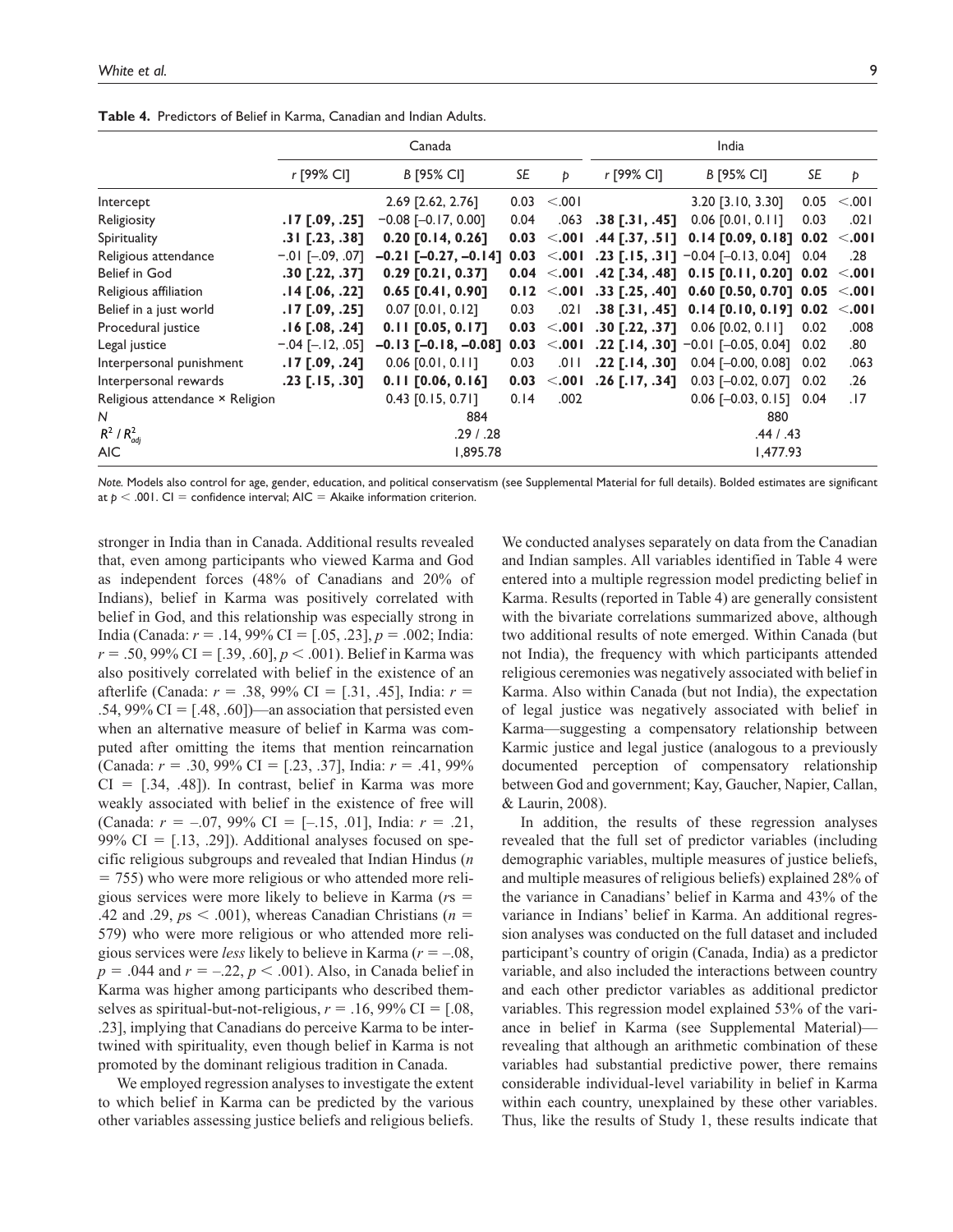belief in Karma is a conceptually unique psychological construct that is not simply reducible to a combination of justice beliefs, supernatural beliefs, and exposure to specific cultural traditions.<sup>10</sup>

*Correlations with other variables.* Aside from its expected correlations with cultural background and religious affiliation, belief in Karma was generally not associated with other demographic variables, including age, gender, and level of education. Nor was it associated with political liberalism/conservatism. Within the Indian sample, belief in Karma was positively correlated life satisfaction ( $r = .23,99\%$  CI = [.16, .31]) and meaning in life  $(r = .32, 99\% \text{ CI} = [.24, .39])$ ; no such relations emerged in the Canadian sample  $(r = -0.01, 99\% \text{ CI} = [-0.00, 0.07]$  and *r*  $= .07, 99\% \text{ CI} = [-.01, .15]$ , respectively). These results suggest that among Indians, but not Canadians, Karma may be part of the cultural framework through which individuals derive a sense of meaning and satisfaction (Oishi & Diener, 2014).

# **Study 3: Karma in This Life and Across Reincarnations**

Study 3 addressed two limitations of Studies 1 and 2. First, although the results of Studies 1 and 2 revealed that belief in Karmic justice was related to (but distinct from) other justice beliefs as well as other supernatural beliefs, the magnitude of those relations might have been inflated by the format of the belief in Karma questionnaire, which intermixed items pertaining to reincarnation with items that focused more strictly on justice. Therefore, in Study 3 we employed a different presentational format, in which the subset of items referring to outcomes experienced across reincarnations were presented separately from items referring to outcomes experienced within an individual's own lifetime.

Second, neither Study 1 nor Study 2 was designed to test whether belief in Karma uniquely predicts relevant social judgments. Therefore, Study 3 included a measure that described misfortunes experienced by specific individuals, and asked participants to judge the extent to which those misfortunes could be causally attributed to those individuals' previous—and seemingly unrelated—prosocial or antisocial behaviors. Analyses tested the extent to which those judgments were predicted by belief in Karma, after statistically controlling for religious belief and for belief in a just world.

Prior to collecting data, methodical details and hypotheses were preregistered on the OSF, and are available at [https://osf.](https://osf.io/jbfxg/) [io/jbfxg/](https://osf.io/jbfxg/)

### *Method*

*Participants.* Participants were recruited from Amazon Mechanical Turk workers located in the United States  $(n = 416)$  and India  $(n = 309)$ .<sup>11</sup> These sample sizes are large enough to detect relatively small correlations (e.g.,  $r =$ .20) between variables with 80% power. As in Study 2, Indian participants were required to understand English and have access to a computer, and so are not representative of the broader Indian population. Nonetheless, the Indian sample was predominantly (75%) Hindu, providing a useful comparison to the United States sample, which was primarily Christian (53%) or nonreligious (39%, see Table 1).

*Materials.* Participants completed an online survey containing several questionnaires $12$  presented in a quasi-randomized order.

*Belief in Karma*. Participants were randomly assigned to one of two conditions. In one condition, participants completed the full 16-item belief in Karma questionnaire ( $\alpha$ s = .92 in both countries). In the other condition, participants were presented with two different subsets of these items, at different points in the survey. One subset comprised four items (Items 1, 10, 11, and 15 in Table 2) that collectively included references to Karmic reincarnation and thus explicitly reflected belief in the supernatural dimension of Karma (*Karmic Reincarnation*; αs = .90 and .82 in United States and India, respectively). The other subset comprised five items (Items 4-8 in Table 2) that omitted any mention of reincarnation or Karma, and instead simply measured expectations regarding valence-congruent outcomes of moral actions within an individuals' lifetime (*Karmic Justice*, αs = .88 in both United States and India; see Supplemental Material for further psychometric analyses). By presenting Karmic Reincarnation and Karmic Justice items in separate question blocks and at different points in the survey, we attempted to minimize the potential for one set of items to influence participants' interpretation of, and response to, the other set of items.

*Causal judgments about individuals' misfortunes*. Participants read two vignettes in which undesirable outcomes befell individuals. In one vignette, the individual has previously engaged in prosocial behavior; in the other vignette the individual had previously engaged in antisocial behavior. In neither vignette was there any obvious causal connection between the prior behavior and the later misfortune, nor was the later misfortune the apparent result of any interpersonal interaction (e.g., in one vignette, the target individual lost his wallet). After reading each vignette, participants rated the extent to which the misfortune was a causal consequence of the individual's previous behavior.

*Belief in a just world*. Participants completed Lipkus et al.'s (1996) eight-item measure of belief in a just world for the self ( $\alpha$ s = .86 in both United States and India).

*Religious and supernatural beliefs*. Participants completed a three-item measure assessing belief in God ( $\alpha$ s = .91 and .67 in United States and India, respectively) and an eight-item measure assessing belief in witchcraft ( $\alpha s = .91$  and .84). In addition, participants reported their level of religious orthodoxy and orthopraxy, which were very highly correlated (*r*s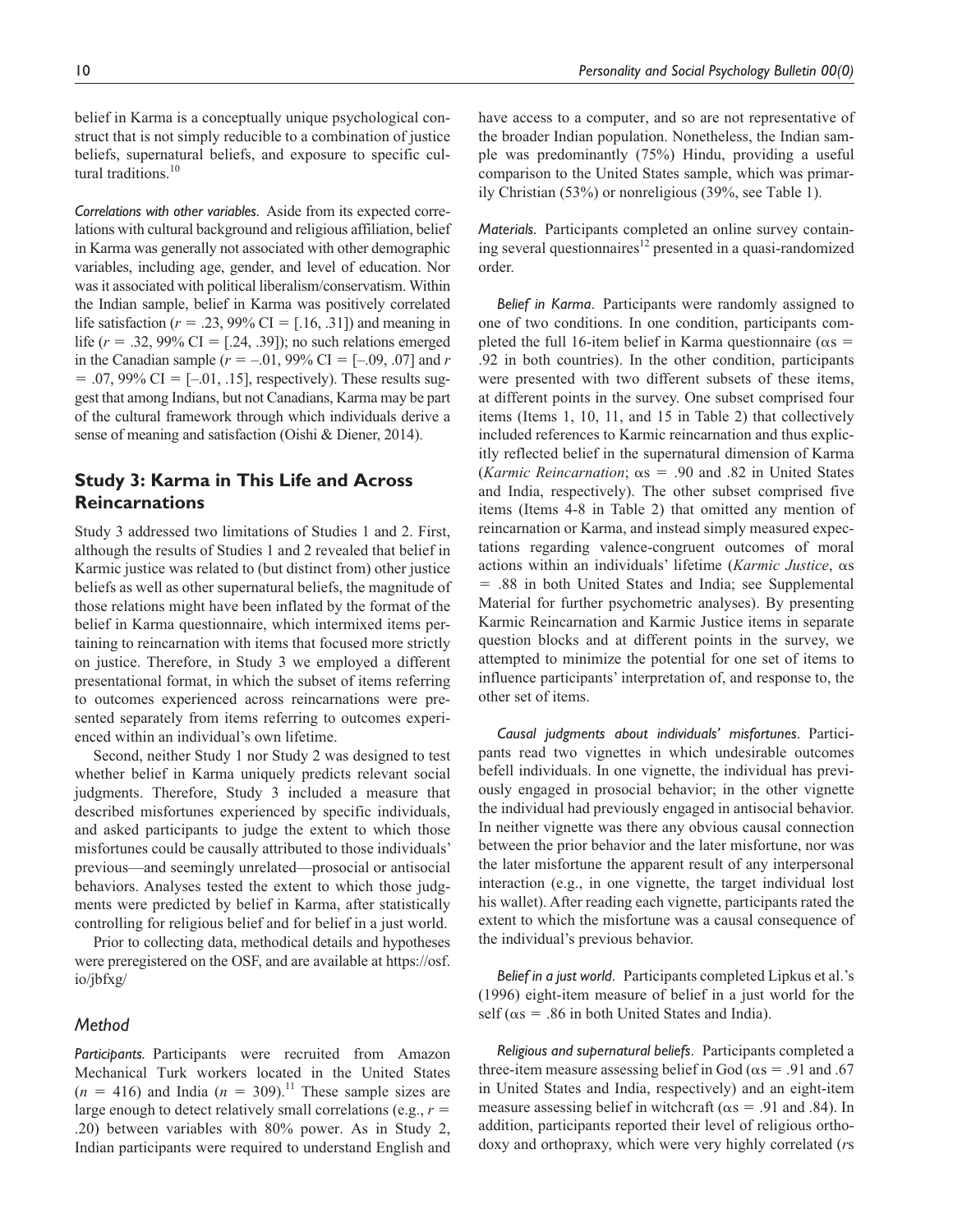|                | United States<br>M [95% CI] | India<br>M [95% CI] | d [95% CI]            |      |        |
|----------------|-----------------------------|---------------------|-----------------------|------|--------|
| Karma 16-item  | 2.74 [2.61, 2.86]           | 3.59 [3.47, 3.70]   | $1.03$ $[0.81, 1.26]$ | 9.95 | < 0.01 |
| Reincarnation  | 2.72 [2.58, 2.87]           | 3.65 [3.50, 3.79]   | $0.91$ [0.70, 1.13]   | 8.84 | < 0.01 |
| <b>Justice</b> | $3.00$ [2.85, $3.14$ ]      | 3.79 [3.65, 3.93]   | $0.82$ [0.60, 1.04]   | 7.86 | < 0.01 |

**Table 5.** Mean Scores for Each Karma Measure, Among Americans and Indians in Study 3.

*Note.* We had also preregistered comparing adherents to Karmic religions to adherents to non-Karmic religions, but sample sizes in these subgroups within each country were not large enough to conduct any meaningful analyses.  $CI =$  confidence interval.

= .90 and .91 in United States and India, respectively) and thus combined into a two-item measure of religiosity. Additional items assessed how "spiritual" participants were, and how frequently they attended religious services. Four additional items (adapted from Lanman & Buhrmester, 2017) assessed exposure to Karmic beliefs from various social sources (e.g., religious services, family members); responses were combined into a single four-item index ( $\alpha$ s = .80 and .81 in United States and India, respectively).

*Other variables*. As in previous studies, participants provided demographic information and reported their political orientation. Participants also completed a 10-item measure of faith in intuition (Pacini & Epstein, 1999;  $\alpha s = .91$  and .73 in United States and India, respectively).

### *Results and Discussion*

Table 5 summarizes mean scores on the 16-item belief in Karma measure, as well as the two separate measures (Karmic Reincarnation, Karmic Justice) comprised distinct subsets of items completed independently. Scores on each measure were higher in India than in the United States; Karmic Justice scores were higher than Karmic Reincarnation scores in both samples. Despite being presented separately, beliefs in Karmic Justice and Karmic Reincarnation items were highly correlated, among both American and Indian participants (*r*s = .75 and .79, respectively). Therefore, the high internal consistency of the belief in Karma questionnaire is not a methodological artifact—at a psychological level of analysis these conceptually distinct beliefs appear to be integrated in a single coherent construct representing belief in Karma.

*Relations with justice and religious beliefs.* Table 6 summarizes correlations between the three different Karma measures (Belief in Karma, Karmic Reincarnation, Karmic Justice) and other individual differences measures. Results reveal generally positive correlations with belief in a just world. It is notable that in the Indian (but not American) sample belief in a just world was significantly positively correlated even with the more narrowly defined measure of Karmic Reincarnation. Results also reveal generally positive correlations with religious and/or spiritual beliefs of various kinds (belief in God

and witchcraft, spirituality and religiosity, although *not* with frequency of attendance at religious services). These correlations were found even with the more narrowly defined measure of Karmic Justice (which deliberately omitted items that mentioned reincarnation or supernatural forces of any kind). This result—along with the finding that belief in a just world was more modestly associated with other supernatural beliefs (e.g., the correlation between belief in a just world and witchcraft was .21 in United States and –.00 in India)—suggests that Karmic justice is *not* psychologically equivalent to secular mechanisms of justice or fairness, but instead reflects underlying inclinations to hold various supernatural beliefs.

In both the United States and India, all three Karma measures were strongly predicted by social exposure to Karmic beliefs, indicating the importance of social learning mechanisms to the development of belief. Finally, in both countries all three Karma measures correlated positively with faith in intuition, consistent with the hypothesis that Karma, like God, reflects the intuitive appeal of supernatural forces (Pennycook, Ross, Koehler, & Fugelsang, 2016). Results were fairly consistent across all three measures and all formed reliable scales, implying that future researchers could use one of the abbreviated measures to specifically assess theologically correct and culturally specific definitions of Karma as moralized reincarnation, or Karmic justice beliefs in the absence of these religious overtones.

*Karma and causal judgments.* To address whether belief in Karma unique predicts social judgments, we conducted regression analyses on the causal judgment items. For each causal judgment item, three predictor variables were entered: Belief in a just world, belief in God, and belief in Karma. Separate analyses were conducted on the United States and Indian samples. Results are summarized in Tables 7 and 8. These results revealed that, in both United States and India, belief in Karma predicted the extent to which participants attributed an antisocial individual's misfortune to their past behavior, even while controlling for belief in God and belief in a just world. Additional analyses that substituted measures of Karmic Reincarnation or Karmic Justice in place of the full 16-item measure showed comparable results (Table 7). There was no compelling evidence that belief in Karma predicted the extent to which participants attributed misfortune to a previously prosocial individuals' past behavior (Table 8).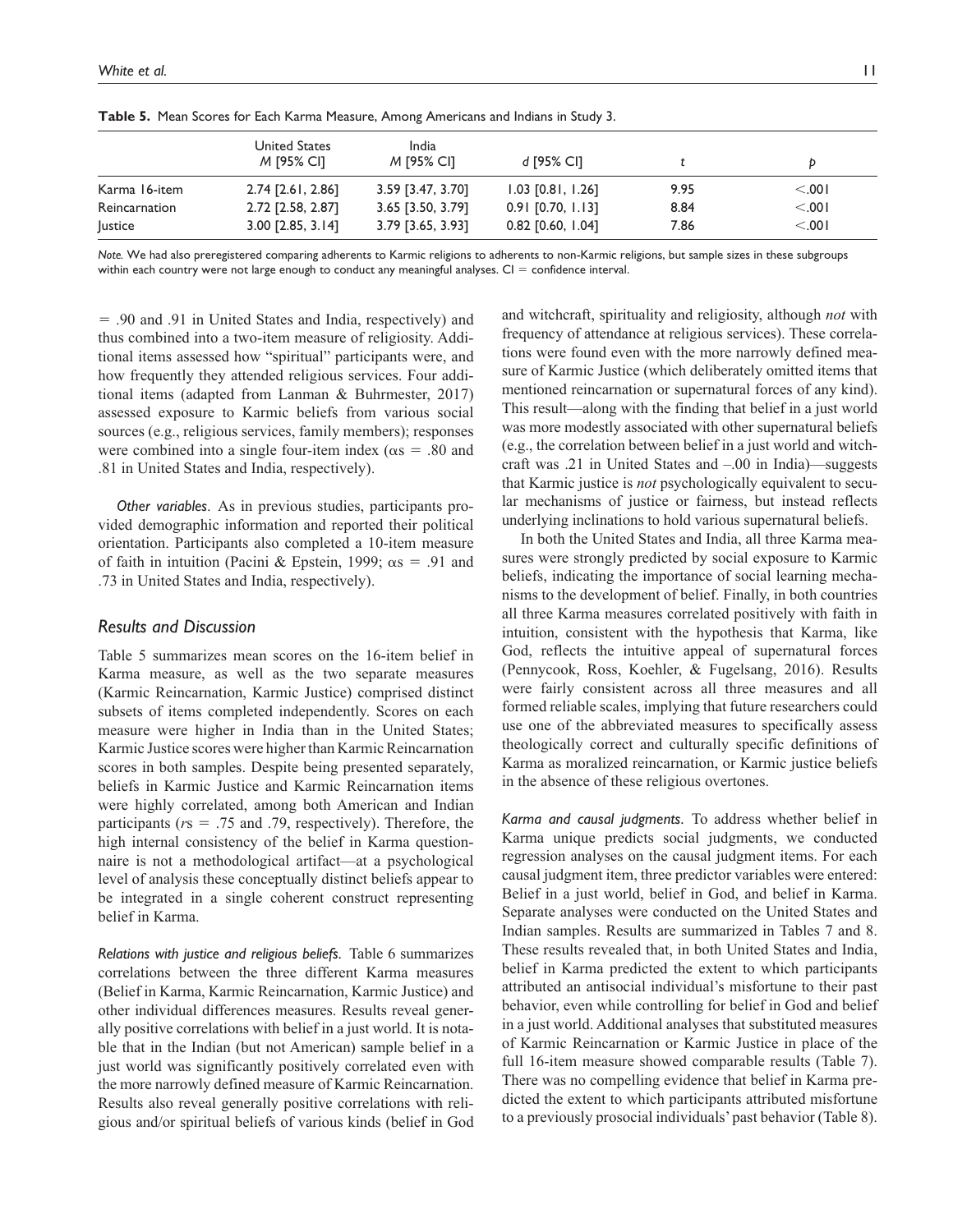|                             |                                          | <b>United States</b>                 |                                                                         |                                                                                       | India                                                                                                 |                     |
|-----------------------------|------------------------------------------|--------------------------------------|-------------------------------------------------------------------------|---------------------------------------------------------------------------------------|-------------------------------------------------------------------------------------------------------|---------------------|
|                             | 16 items                                 | Reincarnation                        | lustice                                                                 | 16 items                                                                              | Reincarnation                                                                                         | <b>Justice</b>      |
| Justice                     |                                          | $.75$ $[0.66, 0.81]$                 |                                                                         |                                                                                       | $.79$ [0.69, 0.87]                                                                                    |                     |
| Belief in God               |                                          |                                      | $.31$ [0.19, 0.43] $.35$ [0.21, 0.47] $.33$ [0.18, 0.45]                | $.28$ [0.07, 0.47]                                                                    | $.33$ [0.12, 0.52]                                                                                    | $.39$ [0.18, 0.56]  |
| Belief in a just world      |                                          | $.27$ [0.12, 0.41] .09 [-0.07, 0.25] | .18 [0.01, 0.34]                                                        | $.40$ [0.2, 0.57]                                                                     | $.25$ [0.08, 0.42]                                                                                    | $.32$ [0.16, 0.5]   |
| Religiosity                 | .17 [0.02, 0.32]                         |                                      | .23 [0.07, 0.37] .25 [0.09, 0.38]                                       | $.31$ [0.11, 0.49]                                                                    | $.46$ [0.27, 0.62]                                                                                    | $.44$ [0.26, 0.6]   |
| Religious attendance        | $-.03$ [-0.17, 0.12] $.08$ [-0.08, 0.23] |                                      | $.05$ [-0.11, 0.18]                                                     | $.06$ [-0.14, 0.24]                                                                   | $.04$ [-0.19, 0.25]                                                                                   | $.10$ [-0.12, 0.32] |
| Spirituality                |                                          |                                      | $.35$ [0.20, 0.48] .30 [0.16, 0.43] .28 [0.12, 0.41]                    | $.44$ [0.27, 0.6]                                                                     | $.38$ [0.21, 0.54]                                                                                    | $.38$ [0.21, 0.54]  |
| Social exposure to<br>Karma |                                          |                                      | .48 [0.35, 0.59] .52 [0.41, 0.62] .46 [0.33, 0.57] .48 [0.35, 0.59] .52 |                                                                                       | $.53$ [0.38, 0.64]                                                                                    | $.46$ [0.28, 0.61]  |
| Witchcraft                  |                                          |                                      |                                                                         | .56 [0.44, 0.66] 35 [0.45, 0.66] 37 [0.47, 0.67] 36 [0.47, 0.74] 36. [0.44, 0.66] 55. |                                                                                                       | $.38$ [0.16, 0.57]  |
| Faith in intuition          |                                          |                                      |                                                                         |                                                                                       | .34 [0.17, 0.47] 39 [0.16, 0.42] 38 [0.14, 0.41] 38 [0.20, 0.54] 25 [-0.01, 0.47] 39 [0.17, 0.47] 39. |                     |
| N                           | 206                                      | 211                                  |                                                                         |                                                                                       | 153                                                                                                   | 155                 |

**Table 6.** Correlations (95% CI) With Three Different Measures of Belief in Karma, Study 3.

*Note.* Bolded coefficients are significant at  $p < .001$ . As in Studies 1 and 2, although belief in Karma was positively correlated with religiosity in the entire United States sample, in the subsample of American who identified as Christian, belief in Karma and religiosity were slightly negatively associated (16-item  $r = -16$ ,  $p = .092$ ) or unassociated (Reincarnation  $r = -.02$ ,  $p = .83$ ; Justice  $r = -.04$ ,  $p = .70$ ). Other subsamples of religious groups were too small to conduct meaningful analyses.  $CI =$  confidence interval.

These results suggest that belief in Karma does indeed uniquely predict judgments about the causal linkages between actions and outcomes—as long as those actions and outcomes are valence-congruent and thus fit the prototypical template of Karmic causality.

## **General Discussion**

Taken together, these results demonstrate that our questionnaire provides a reliable and valid way to measure belief in Karma, an individual difference that is distinct from three theoretically and empirically related constructs: belief in secular justice, belief in God, and participation in religious/ cultural traditions that include Karmic theology. Belief in Karma also uniquely predicts causal judgments when misfortune follows antisocial behavior, suggesting the value of directly measuring belief in Karma in studies of social cognition, justice, and religious beliefs across diverse cultural contexts.

### *Belief in Karma, God, and a Just World*

Karma shares with secular justice beliefs the expectation that people will eventually get what they deserve, but theoretically goes beyond interpersonal fairness in the expectation that consequences for one's actions may manifest in future unrelated experiences or a future reincarnation. Our results are consistent with the hypothesis that intuitions of interpersonal fairness may encourage the transmission of cultural information about moralizing supernatural forces (Baumard & Boyer, 2013). Belief in Karma was positively associated with various measures of interpersonal justice in Canada, the United States, and India, implying that experiences of interpersonal fairness may make ideas about Karma more or less compelling, even in cultural contexts where Karmic beliefs are uncommon.

Karma is also similar to the moralizing gods of many religious traditions, who reward and punish people for their behavior, and similar cognitive (Willard & Norenzayan, 2013), motivational (Laurin & Kay, 2017), and evolutionary processes (Norenzayan et al., 2016) may encourage belief in both God and Karma. Consistent with this view, belief in Karma and God were positively correlated and both were lowest among atheists, perhaps reflecting a more general individual difference in perceptions of supernatural agency. This hypothesis raises many fascinating possibilities for future research. For example, belief in Karma may be predicted by the same individual differences that have been found (in some samples) to predict belief in God (e.g., mentalizing, dualism, and intuitive thinking, Pennycook et al., 2016; Willard & Norenzayan, 2013). Thinking about Karma and thinking about God may also have similar consequences, such as increased prosocial behavior among believers, and if so, these effects may depend on the explicit belief that Karma is real and involved in participants' lives (Shariff, Willard, Andersen, & Norenzayan, 2016; C. J. M. White, Kelly, Shariff, & Norenzayan, 2018). Answering these questions requires measuring individual differences in belief in Karma (not just participants' religious affiliation or other justice beliefs) and our questionnaire provides a useful tool for doing so.

Belief in Karma also predicted increased perceptions of causality in specific situations where bad experiences follow bad behavior. Karma remained a strong predictor when controlling for preexisting measures of belief in a just world and belief in God, demonstrating the utility of directly measuring belief in Karma when studying judgments of moral behavior and good/bad fortune. Future research can explore whether belief in Karma predicts other social judgments, such as the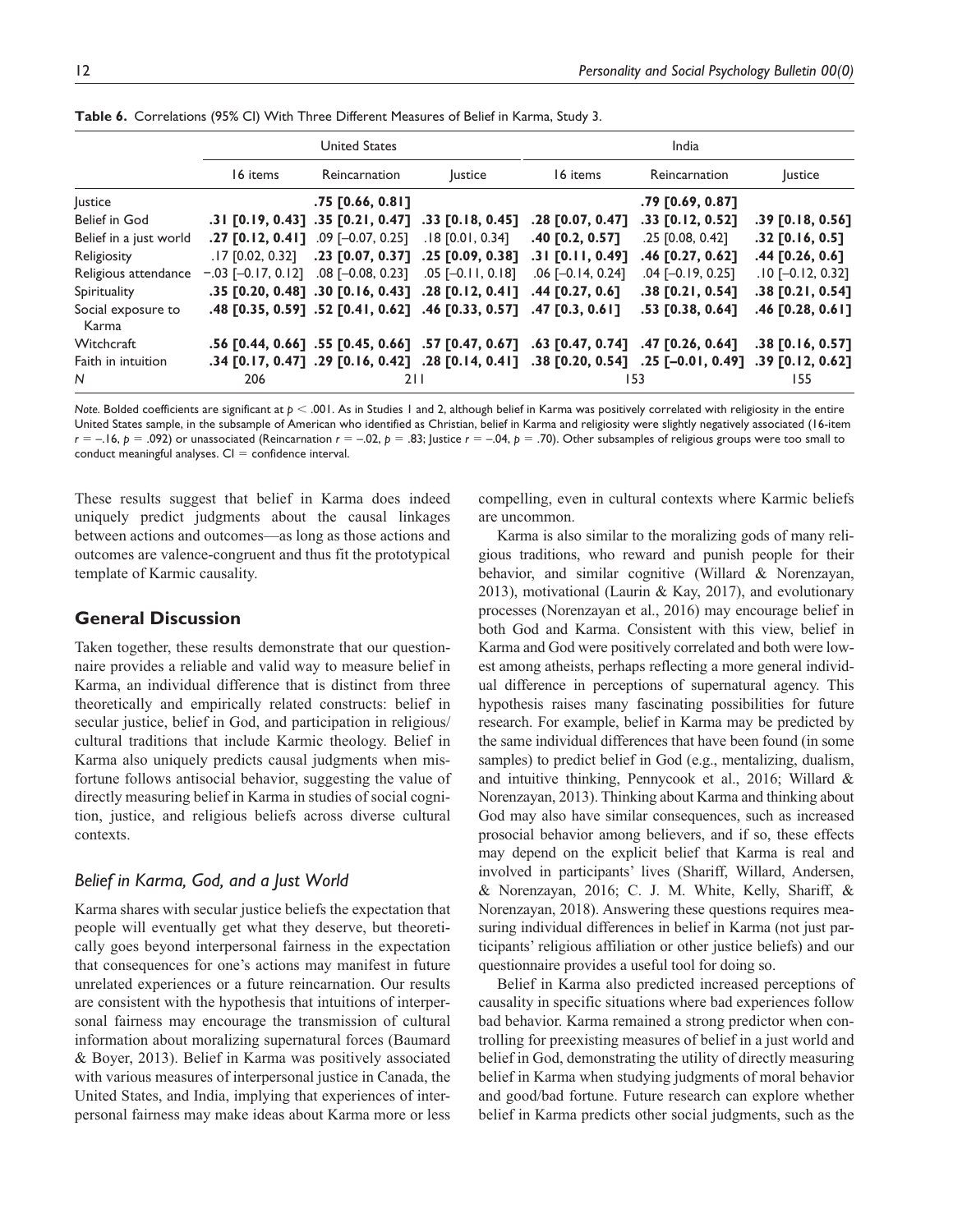|                              |                                       |                                          | <b>United States</b>                  |                              |                                                           |    |                                           |                     | India                                  |                          |                                        |                                             |
|------------------------------|---------------------------------------|------------------------------------------|---------------------------------------|------------------------------|-----------------------------------------------------------|----|-------------------------------------------|---------------------|----------------------------------------|--------------------------|----------------------------------------|---------------------------------------------|
|                              | 16 items                              |                                          | Reincarnation                         |                              | Justice                                                   |    | 16 items                                  |                     | Reincarnation                          |                          | Justice                                |                                             |
|                              | <b>B</b> [95% CI]                     | Φ                                        | <b>B</b> [95% CI]                     |                              | <b>B</b> [95% CI]                                         |    | <b>B</b> [95% CI]                         |                     | <b>B</b> [95% CI]                      |                          | <b>B</b> [95% CI]                      |                                             |
| Intercept<br>Karma           | .12 [0.88, 1.35]<br>2.53 [2.31, 2.74] | $\frac{100}{\sqrt{2}}$<br>$\frac{1}{20}$ | 2.43 [2.20, 2.66]<br>0.77 [0.52, 1.02 | $\leq 001$<br>$\frac{1}{20}$ | $0.82$ [0.57, 1.06] $< 0.01$<br>$2.44$ [2.21, 2.66] <.001 |    | 3.48 [3.16, 3.79]<br>0.40 [0.05, 0.75]    | $rac{1}{2}$<br>.024 | 0.76 [0.41, 1.11]<br>3.36 [3.04, 3.68] | < 001<br>$\frac{100}{2}$ | 0.67 [0.30, 1.05]<br>3.34 [3.00, 3.67] | $\overline{\phantom{0}}$<br>$\frac{100}{2}$ |
| Belief in<br>world<br>a just | $0.04$ $[-0.19, 0.26]$                |                                          | $0.12[-0.12, 0.35]$                   | 33                           | $0.03$ $[-0.20, 0.26]$                                    | 80 | $0.32$ $[-0.03, 0.66]$                    | 070                 | $0.25[-0.09, 0.59]$                    | $\frac{5}{1}$            | $0.19$ [-0.17, 0.55]                   | 29                                          |
| შ<br>ა                       | $-0.02$ $[-0.25, 0.21]$<br>204        | ಹೆ                                       | $0.07$ [ $-0.18$ , 0.31]<br>209       | $\ddot{\mathrm{S}}$          | $0.07$ $[-0.18, 0.31]$<br>209                             | 59 | $-0.31$ $[-0.64, 0.02]$<br>$\frac{40}{5}$ |                     | $-0.34 [-0.69, 0.01]$<br>137           | 055                      | $-0.32$ $[-0.68, 0.04]$<br><b>133</b>  | .083                                        |
| $R^2/R_{\text{adj}}^2$       | .34 / .33                             |                                          | 191.18                                |                              | .21 / .20                                                 |    | 0.160                                     |                     | .15/13                                 |                          | 11/09                                  |                                             |
| $\frac{C}{4}$                | 766.43                                |                                          | 817.07                                |                              | 812.32                                                    |    | 581.17                                    |                     | 570.63                                 |                          |                                        | 560.86                                      |

| ı             |
|---------------|
| i<br>«<br>!   |
|               |
| יים ביבת<br>I |
|               |
| נ<br>.        |
|               |
|               |
| )             |
| I             |
|               |
|               |
| Ĩ.            |
|               |
|               |
|               |
|               |
| Ĵ             |
| )<br>1        |
| i<br>ŀ        |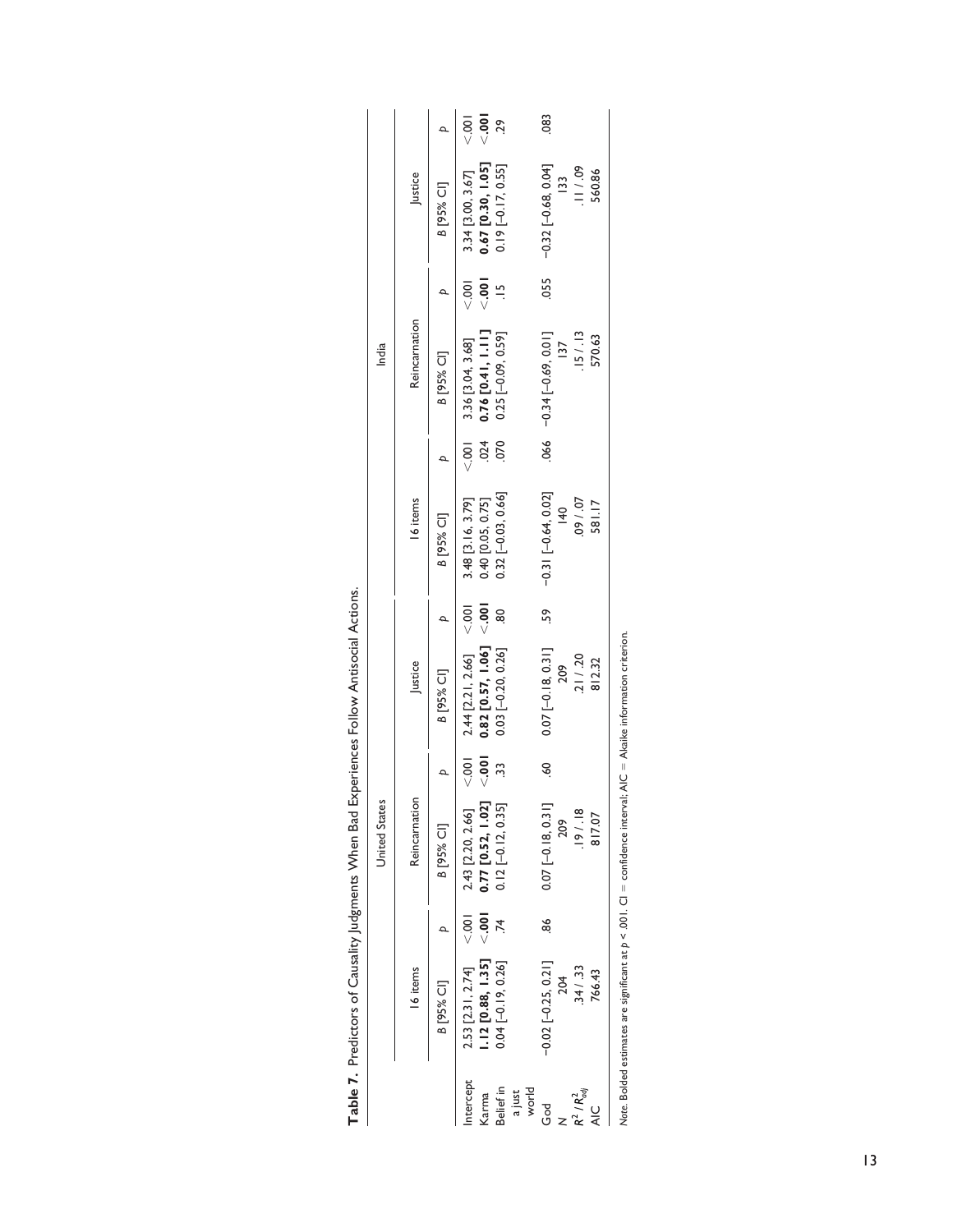|                       |                            |                 | <b>United States</b>    |                                                      |                         |                |                                                       |                    | India               |          |                         |                |
|-----------------------|----------------------------|-----------------|-------------------------|------------------------------------------------------|-------------------------|----------------|-------------------------------------------------------|--------------------|---------------------|----------|-------------------------|----------------|
|                       | 16 items                   |                 | Reincarnation           |                                                      | Justice                 |                | 16 items                                              |                    | Reincarnation       |          | Justice                 |                |
|                       | <b>B</b> [95% CI]          |                 | <b>B</b> [95% CI]       |                                                      | <b>B</b> [95% CI]       |                | <b>B</b> [95% CI]                                     |                    | <b>B</b> [95% CI]   |          | <b>B</b> [95% CI]       |                |
| ntercept              | $1.65$ [ $1.48$ , $1.82$ ] | $\frac{1}{2}$   | $1.49$ [1.33, 1.65]     | $\frac{1}{20}$                                       | $1.49$ [1.33, 1.65]     | $\frac{1}{2}$  | 2.75 [2.44, 3.06]                                     | $rac{1}{\sqrt{2}}$ | 2.25 [1.95, 2.54]   | $-001$   | 2.20 [1.91, 2.50]       | $\overline{5}$ |
| Karma                 | 0.38 [0.19, 0.57]          | $\frac{100}{2}$ | 0.13 [-0.04, 0.30]      | $\vec{=}$                                            | $0.08 [-0.09, 0.25]$    | 36             | $0.13 [-0.21, 0.47]$                                  | $\frac{4}{6}$      | 0.32 [0.01, 0.64]   | 046      | $0.28$ [-0.05, 0.61]    | 092            |
| Belief in             | $-0.13[-0.31, 0.05]$       |                 | $-0.03$ $[-0.19, 0.13]$ | 89.                                                  | $-0.04$ $[-0.20, 0.12]$ | 59             | $-0.06$ $[-0.41, 0.28]$                               |                    | 0.25 [-0.06, 0.56]  | $\equiv$ | $0.18 [-0.14, 0.49]$    |                |
| world<br>a just       |                            |                 |                         |                                                      |                         |                |                                                       |                    |                     |          |                         |                |
| შ<br>ა                | $-0.04$ $[-0.22, 0.14]$    | 59              | $0.02$ $[-0.15, 0.18]$  | 84                                                   | $0.04$ $[-0.13, 0.20]$  | $\frac{66}{5}$ | $-0.500$ $-0.700$ $-0.700$ $-0.000$ $-0.000$ $-0.000$ |                    |                     | .052     | $-0.28$ $[-0.60, 0.04]$ | 85             |
|                       | 203                        |                 | 209                     |                                                      | 209                     |                | $\frac{4}{1}$                                         |                    | <b>137</b>          |          | $\frac{33}{2}$          |                |
| $R^2/R_{\text{gd}}^2$ | $-0.80$                    |                 | 00.110                  |                                                      | $10 - 110$              |                | 10.760                                                |                    | .06 / .04<br>545.71 |          | .05 / .02<br>526.69     |                |
| $\frac{C}{4}$         | 669.48                     |                 | 656.74                  |                                                      | 658.31                  |                | 583.23                                                |                    |                     |          |                         |                |
| $\ddot{\cdot}$        |                            |                 | $\ddot{\phantom{a}}$    |                                                      |                         |                |                                                       |                    |                     |          |                         |                |
|                       |                            |                 |                         | ֖֚֚֚֚֚֚֚֚֚֚֚֚֚֚֚֚֚֚֡֬֝<br>֧֚֚֚֝<br>֧֚֚֚֚֚֚֚֚֚֝֝֝֝֝֝֝ |                         |                |                                                       |                    |                     |          |                         |                |

Table 8. Predictors of Causality Judgments When Bad Experiences Follow Prosocial Actions. **Table 8.** Predictors of Causality Judgments When Bad Experiences Follow Prosocial Actions.

Note. Bolded estimates are significant at  $p < .001$ . Cl = confidence interval; AIC = Akaike information criterion. *Note.* Bolded estimates are significant at *p* < .001. CI = confidence interval; AIC = Akaike information criterion.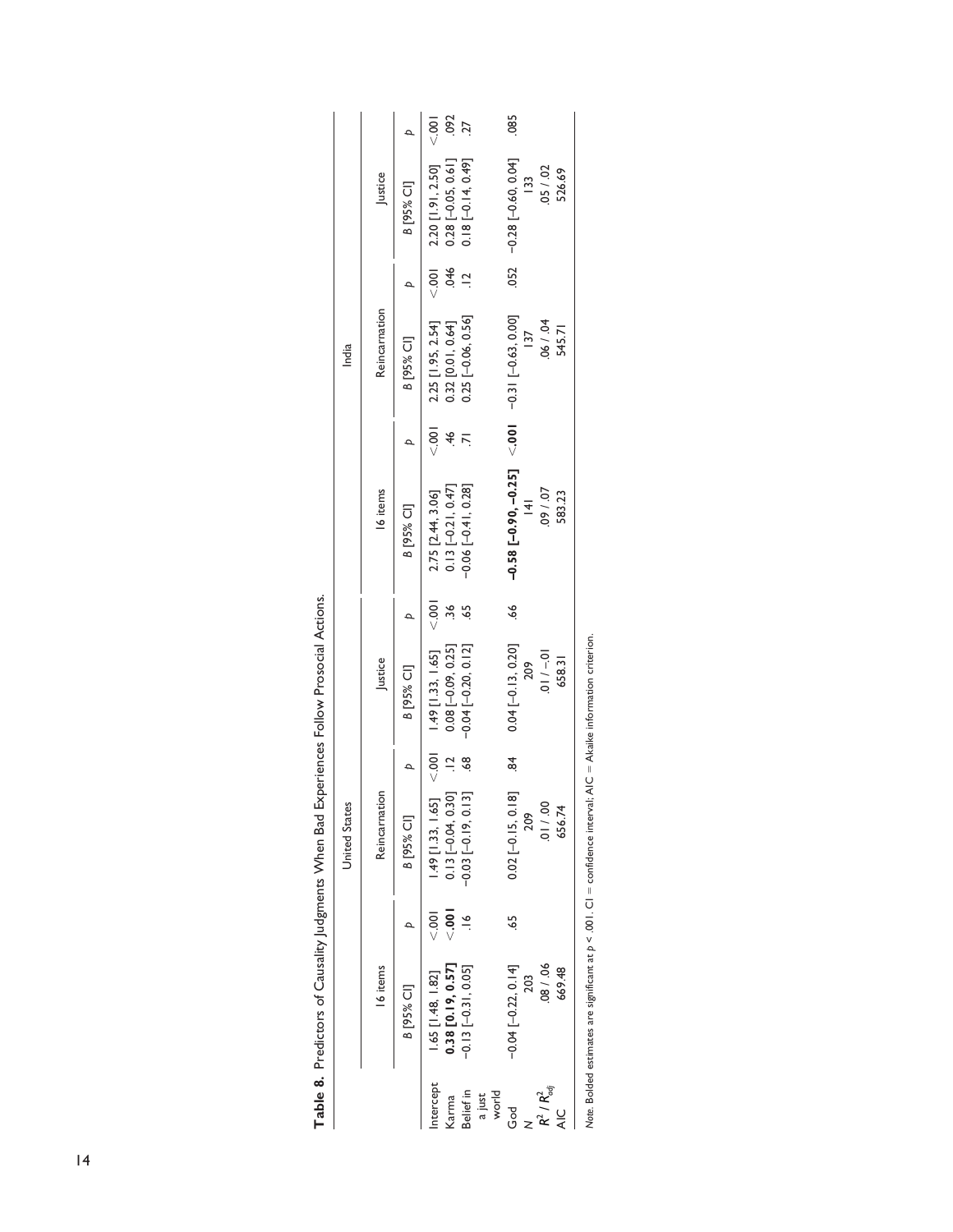likelihood of revenge or third-party punishment following moral transgressions, the reverse inference that people who experience misfortune have more negative character traits, and whether these expectations are similar for prosocial and antisocial behavior.

### *Cultural Learning and Belief*

Our results also clearly demonstrate that cultural learning plays an important role in shaping which specific justice beliefs people hold: Belief in Karma was higher among more religiously devoted Hindus, Buddhists, and Sikhs, but lower among more religiously devoted Christians, and higher among Hindus, Sikhs, Christians, and Muslims living in India than in Canada, indicating how cultural factors can encourage or discourage belief in specific supernatural forces. Cultural factors predicted greater endorsement of Karma-like causality even in items that do not explicitly mention "Karma," reincarnation, or any other cues to a theologically specific definition of Karma. This provides evidence that Karma reflects a specific belief about justice and causality, which is predicted by individual differences and cultural learning, but goes beyond simple agreement with a particular religious doctrine.

Although the concern for fairness and deserved outcomes is shared by many different populations and many different supernatural beliefs, the specific form that this belief takes varies widely across cultures. Future research investigating belief in a just world could benefit from considering how an individual's explicit, culturally structured ideas about justice could influence how people react to specific instances if injustice. For example, illness, natural disasters, social hierarchy, and the suffering of innocents may threaten belief in a just world, leading to compensatory behavior (Hafer & Rubel, 2015; Lerner, 1980), but these experiences may seem more deserved and acceptable when attributed to Karmic retribution for misdeeds in a past life (Cotterill, Sidanius, Bhardwaj, & Kumar, 2014).

### *Constraints on Generality*

Belief in Karma was not reducible to participants' religious affiliation or secular justice beliefs, and the Karma questionnaire provided a meaningful index of individual differences in belief in India, Canada, and the United States, but future research in other populations is necessary. Belief in Karma was positively associated with religious exposure, devotion, and beliefs when participants' religious context included Karma (e.g., among Indian Hindus), but not when it directly contradicted Karmic principles (e.g., among Canadian Christians). This pattern may generalize to other populations where Karma is central to or in conflict with prevalent religious teachings (e.g., Buddhists vs. Muslims), but may not adequately explain

variation in belief among people whose religious devotion is focused on a loving relationship with a particular god (Fuller, 2004) or ritual practice independently of supernatural beliefs (e.g., White practitioners at North American mediations centers, Cadge, 2005). In addition, Karma was predicted by participant's experience of secular justice, and it would be valuable to investigate belief in Karma among participants from more diverse sociodemographic backgrounds, in addition to the highly educated, computerusing populations studied here. For example, Karma may be more accepted by privileged, high-caste Indians (because Karma justifies their place in society, Cotterill et al., 2014), while low-caste Hindus may be more skeptical of Karma (Jogdand, Khan, & Mishra, 2016), or there may be a compensatory relationship between belief in secular justice and belief in supernatural justice (Kay et al., 2008). Research across more diverse cultural contexts would be valuable to address how cultural learning interacts with personal experiences to shape the specific justice beliefs that individuals hold, and whether these beliefs have similar implications for social judgment in different cultural contexts.

### **Conclusion**

Further research is needed to investigate how an individuals' history of cultural learning, personal experiences of interpersonal fairness, and their cognitive and motivational tendencies shape beliefs about supernatural justice. The Karma questionnaire described here provides one tool that may be useful in such an endeavor. Karma is a novel topic of study that is vital for understanding religious traditions based on Karmic principles (a large portion of human beings on the planet) and for understanding the diverse ways that individuals think about the supernatural entities that enforce justice and shape the course of life events.

### **Authors' Note**

Results reported in this manuscript were previously published online as part of C. J. M. White's master's thesis.

### **Declaration of Conflicting Interests**

The author(s) declared no potential conflicts of interest with respect to the research, authorship, and/or publication of this article.

### **Funding**

The author(s) disclosed receipt of the following financial support for the research, authorship, and/or publication of this article: This research was funded by Insight grants from the Social Sciences and Humanities Research Council of Canada to Ara Norenzayan (410- 2010-0297) and Mark Schaller (435-2012-0519). We also acknowledge support from the Cultural Evolution of Religion Consortium supported by a SSHRC partnership grant (895-2011-1009).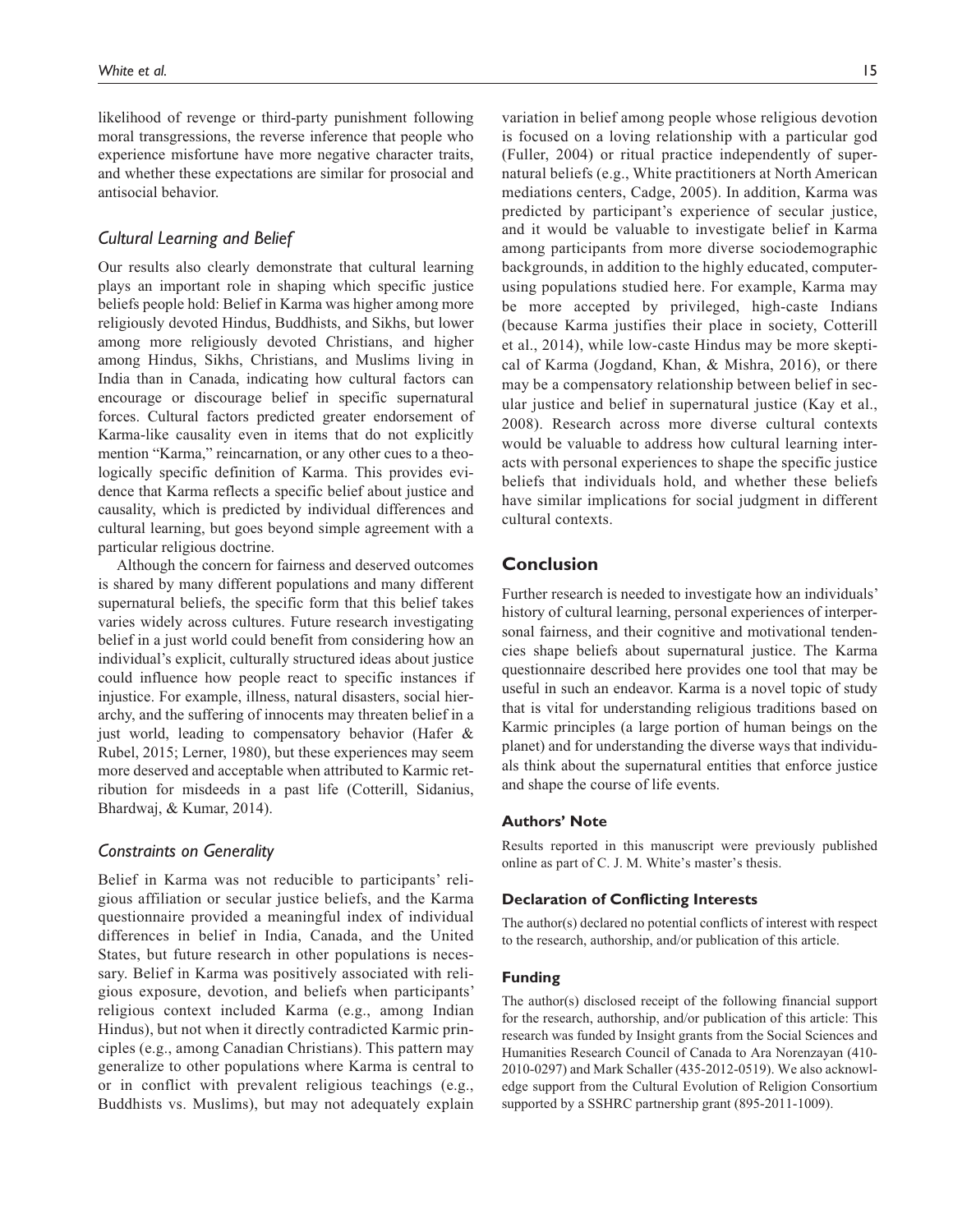### **Notes**

- 1. Kopalle, Lehmann, and Farley (2010) previously used a fouritem measure of belief in Karma, but did not perform in-depth psychometric analyses, assess its validity across diverse cultural contexts, or test its association with measures of justice, religiosity, or supernatural belief. Our studies provide the first step in answering these questions.
- 2. Complete information on sample size planning, data exclusions, and measures are reported in this article and/or in the accompanying Supplemental Material. (Measures completed by participants but not reported here are described in the Supplemental Material.) All data relevant to these analyses are publicly available at https://osf.io/huy75/.
- 3. We assessed overlap between these two samples by matching participants based on their e-mail addresses ( $n = 454$  in both samples; *M* age = 20.59, *SD* = 2.77; 84.0% female; 52.6% Asian, 30.4% European; 28.9% Christian, 56.7% nonreligious). Several students declined to provide an e-mail address, preventing us from definitively establishing the amount of participant overlap.
- 4. The two reverse-scored questions consistently had the lowest factor loadings, suggesting methods bias rather than a meaningful secondary factor. We retained these items to help make clear to participants that, in its usage on this questionnaire, "Karma" was not simply metaphorical.
- 5. There was no evidence that the size of this correlation was meaningfully depressed by the inclusion of reincarnation items in the belief in Karma questionnaire: We computed an abbreviated belief in Karma score based on just the eight items that omitted any mention of reincarnation or past/future lives, and this alternative measure correlated similarly with belief in a just world,  $r(3159) = .42, 99\%$  confidence interval (CI) =  $[0.38, 0.45]$ .
- 6. It is also notable that participants who described themselves as neither spiritual nor religious reported lower belief in Karma  $(M = 2.53, 95\% \text{ CI} = [2.49, 2.58])$  than participants who described themselves as either religious ( $M = 2.71$ , 95% CI  $=$  [2.64, 2.77]) or spiritual but not religious ( $M = 3.00, 95\%$  $CI = [2.96, 3.05]$ . This result suggests that, unlike other arbiters of justice, Karma is perceived to be a supernatural force. Individuals who are more inclined to believe in supernatural forces are more likely to believe in Karma, even if they are not formally exposed to Karmic theological traditions.
- 7. Following recommendations by the market research company who recruited participants, Canadian adults could complete the survey in either English or French. The French-language version of the survey (completed by 16.9% of Canadian participants) was translated from English by one bilingual research assistant, then the accuracy of the translation was checked by a second independent bilingual research assistant. Minor changes were made to ensure that the French survey matched the English survey. In contrast, all Indian adults completed the survey in English. Questions about state of residence, education level, income, and ethnic group were modified and tailored to Indian participants. We also included two questions about Indian participant's confidence in speaking English, and the participant's first language. In the final sample, the majority of Indian participants reported confidence in their ability to speak English (88.5% above scale midpoint, 6.7% at scale midpoint, and only 4.8% below scale midpoint). Given the small number

of participants who reported being unconfident in their English ability, these individuals were retained in the analyses reported below.

- 8. Participants also completed one additional, reverse-scored item designed to assess expectations regarding legal justice. This item was omitted from the composite index of legal justice because, due to its confusing wording, its inclusion in the index produced an index of inadequate reliability ( $\alpha$ s < .60). More generally, wherever scale reliability considerations led to scoring procedures that differed from preregistered plans, we performed analyses using both the original and revised scoring procedures. In every case, the results were similar in both direction and magnitude. Therefore, we only report results using the most highly reliable composite measures.
- 9. There was one exception: Within the Indian sample only, the two reverse-scored items had low loadings on the one factor. In general, across various questionnaires, reverse-scored items had lower reliability within the Indian sample, suggesting that the factor analytic result within the Indian sample is indicative of a population-specific method artifact rather than a meaningfully different factor structure underlying belief in Karma.
- 10. Additional analyses (reported fully in the Supplemental Material) revealed that (a) justice beliefs were more strongly related to belief in Karma than to belief in God (especially in India); and (b) religious beliefs were more strongly related to belief in Karma than they are to belief in a just world (in both Canada and India). These results buttress the interpretation that belief in Karma is a conceptually unique psychological construct that represents the psychological integration of two other constructs—belief in justice and belief in a supernatural force—that in other contexts are largely unrelated to one another.
- 11. An additional 35 participants in the United States and 261 participants in India completed the survey but, in accordance with preregistered data exclusion criteria, were excluded from the final sample—either for failing one or more attention check items placed within the survey or for providing inappropriate answers to an open-ended question. Analyses including these participants show a similar pattern of results and are available in the Supplemental Material.
- 12. In addition to questionnaires relevant to the preregistered analyses, participants completed several additional measures for exploratory purposes (see Supplemental Material for details).

#### **Supplemental Material**

Supplemental material is available online with this article.

#### **References**

- Banerjee, K., & Bloom, P. (2017). You get what you give: Children's karmic bargaining. *Developmental Science*, *20*, e12442. doi:10.1111/desc.12442
- Baumard, N., & Boyer, P. (2013). Explaining moral religions. *Trends in Cognitive Sciences*, *17*, 272-280. doi:10.1016/j. tics.2013.04.003
- Baumard, N., & Chevallier, C. (2012). What goes around comes around: The evolutionary roots of the belief in immanent justice. *Journal of Cognition and Culture*, *12*, 67-80. doi:10.1163 /156853712X633938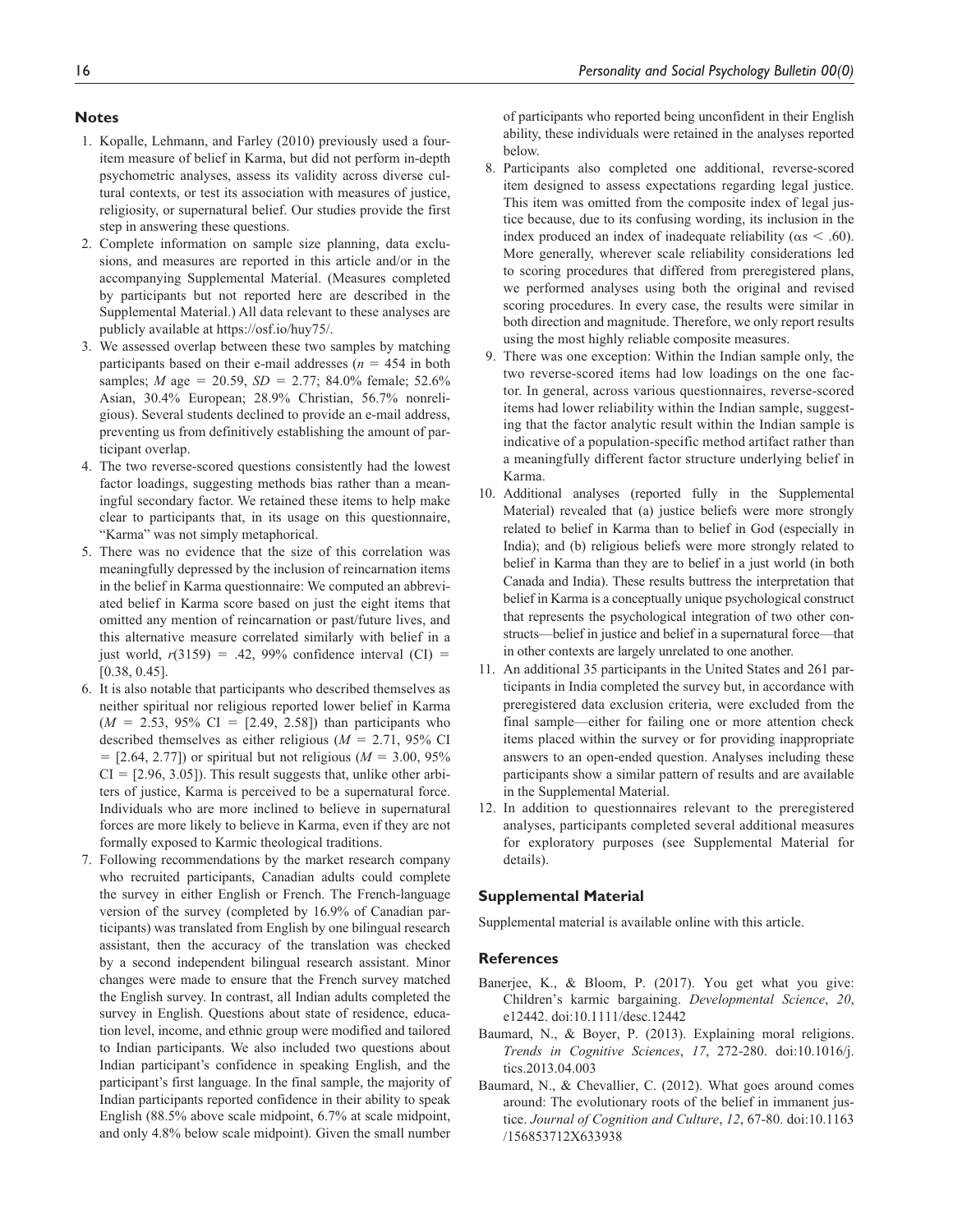- Bender, C. (2010). *The new metaphysicals: Spirituality and the American religious imagination*. Chicago, IL: The University of Chicago Press.
- Bronkhorst, J. (2011). *Karma*. University of Hawai'i Press. Retrieved from <http://muse.jhu.edu/book/1739>
- Cadge, W. (2005). *Heartwood: The first generation of Theravada Buddhism in America*. Chicago, IL: The University of Chicago Press.
- Callan, M. J., Sutton, R. M., Harvey, A. J., & Dawtry, R. J. (2014). Immanent justice reasoning. In *Advances in experimental social psychology* (Vol. 49, pp. 105-161). Elsevier. Retrieved from [http://linkinghub.elsevier.com/retrieve/pii/](http://linkinghub.elsevier.com/retrieve/pii/B9780128000526000020) [B9780128000526000020](http://linkinghub.elsevier.com/retrieve/pii/B9780128000526000020)
- Carlisle, S. G. (2008). Synchronizing Karma: The internalization and externalization of a shared, personal belief. *Ethos*, *36*, 194- 219. doi:10.1111/j.1548-1352.2008.00011.x
- Cheung, G. W., & Rensvold, R. B. (2002). Evaluating goodnessof-fit indexes for testing measurement invariance. *Structural Equation Modeling*, *9*, 233-255.
- Converse, B. A., Risen, J. L., & Carter, T. J. (2012). Investing in Karma: When wanting promotes helping. *Psychological Science*, *23*, 923-930. doi:10.1177/0956797612437248
- Cotterill, S., Sidanius, J., Bhardwaj, A., & Kumar, V. (2014). Ideological support for the Indian caste system: Social dominance orientation, right-wing authoritarianism and Karma. *Journal of Social and Political Psychology*, *2*, 98-116. doi:10.5964/jspp.v2i1.171
- Dalbert, C., Montada, L., & Schmitt, M. (1987). Glaube an eine gerechte Welt als Motiv: Validierungskorrelate zweier Skalen [Belief in a just world as motive: Validity correlates of two scales]. *Psychologische Beiträge*, *29*, 596-615.
- Fuller, C. J. (2004). *The camphor flame: Popular Hinduism and society in India* (Rev. and expanded ed.). Princeton, NJ: Princeton University Press.
- Gervais, W. M., Willard, A. K., Norenzayan, A., & Henrich, J. (2011). The cultural transmission of faith: Why innate intuitions are necessary, but insufficient, to explain religious belief. *Religion*, *41*, 389-410. doi:10.1080/0048721X.2011.604510
- Hafer, C. L., & Rubel, A. N. (2015). The why and how of defending belief in a just world. In J. M. Olson & M. P. Zanna (Eds.), *Advances in experimental social psychology* (Vol. 51, pp. 41-96). Cambridge, MA: Academic Press. doi:10.1016/ bs.aesp.2014.09.001
- Henrich, J., Heine, S. J., & Norenzayan, A. (2010). The weirdest people in the world? *Behavioral and Brain Sciences*, *33*, 61-83. doi:10.1017/S0140525X0999152X
- Hieber, P. G. (1983). Karma and other explanation traditions in a South Indian village. In *Karma: An anthropological inquiry*, C. F. Keyes & E. V. Daniel (Eds.), pp. 119-130. Berkeley: University of California Press.
- Jogdand, Y. A., Khan, S. S., & Mishra, A. K. (2016). Understanding the persistence of caste: A commentary on Cotterill, Sidanius, Bhardwaj and Kumar (2014). *Journal of Social and Political Psychology*, *4*, 554-570. doi:10.5964/jspp.v4i2.603
- Johnson, D. (2015). *God is watching you: How the fear of God makes us human*. New York, NY: Oxford University Press.
- Kay, A. C., Gaucher, D., Napier, J. L., Callan, M. J., & Laurin, K. (2008). God and the government: Testing a compensatory control mechanism for the support of external systems.

*Journal of Personality and Social Psychology*, *95*, 18-35. doi:10.1037/0022-3514.95.1.18

- Kopalle, P. K., Lehmann, D. R., & Farley, J. U. (2010). Consumer expectations and culture: The effect of belief in Karma in India. *Journal of Consumer Research*, *37*, 251-263. doi:10.1086/651939
- Lanman, J. A., & Buhrmester, M. D. (2017). Religious actions speak louder than words: Exposure to credibility-enhancing displays predicts theism. *Religion, Brain & Behavior*, *7*, 3-16. doi:10.1080/2153599X.2015.1117011
- Laurin, K., & Kay, A. C. (2017). The motivational underpinnings of belief in God. In J. M. Olson (Ed.), *Advances in experimental social psychology* (Vol. 56, pp. 201-257). Cambridge, MA: Academic Press. doi:10.1016/bs.aesp.2017.02.004
- Lerner, M. J. (1980). *The belief in a just world: A fundamental delusion*. New York, NY: Plenum Press.
- Lipkus, I. M., Dalbert, C., & Siegler, I. C. (1996). The importance of distinguishing the belief in a just world for self versus for others: Implications for psychological well-being. *Personality and Social Psychology Bulletin*, *22*, 666-677. doi:10.1177/0146167296227002
- Lucas, T., Alexander, S., Firestone, I., & LeBreton, J. M. (2007). Development and initial validation of a procedural and distributive just world measure. *Personality and Individual Differences*, *43*, 71-82. doi:10.1016/j.paid.2006.11.008
- Milfont, T. L., & Fischer, R. (2010). Testing measurement invariance across groups: Applications in cross-cultural research. *International Journal of Psychological Research*, *3*, 111-121.
- Norenzayan, A. (2016). Theodiversity. *Annual Review of Psychology*, *67*, 465-488. doi:10.1146/annurev-psych-122414-033426
- Norenzayan, A., Shariff, A. F., Gervais, W. M., Willard, A. K., McNamara, R. A., Slingerland, E., & Henrich, J. (2016). The cultural evolution of prosocial religions. *Behavioral and Brain Sciences*, *39*, Article e1. doi:10.1017/S0140525X14001356
- Obeyesekere, G. (2002). *Imagining karma*. Berkeley: University of California Press.
- Oishi, S., & Diener, E. (2014). Residents of poor nations have a greater sense of meaning in life than residents of wealthy nations. *Psychological Science*, *25*, 422-430. doi:10.1177/ 0956797613507286
- Olson, K. R., Dunham, Y., Dweck, C. S., Spelke, E. S., & Banaji, M. R. (2008). Judgments of the lucky across development and culture. *Journal of Personality and Social Psychology*, *94*, 757-776. doi:10.1037/0022-3514.94.5.757
- Pacini, R., & Epstein, S. (1999). The relation of rational and experiential information processing styles to personality, basic beliefs, and the ratio-bias phenomenon. *Journal of Personality and Social Psychology*, *76*, 972-987. doi:10.1037/0022- 3514.76.6.972
- Pennycook, G., Ross, R. M., Koehler, D. J., & Fugelsang, J. A. (2016). Atheists and agnostics are more reflective than religious believers: Four empirical studies and a meta-analysis. *PLoS ONE*, 11, e0153039. doi:10.1371/journal.pone.0153039
- Pew Research Center. (2015). *The future of world religions: Population, growth projections, 2010-2050*. Retrieved from [http://www.pewforum.org/2015/04/02/religious-projec](http://www.pewforum.org/2015/04/02/religious-projections-2010-2050/)[tions-2010-2050/](http://www.pewforum.org/2015/04/02/religious-projections-2010-2050/)
- Shariff, A. F., Willard, A. K., Andersen, T., & Norenzayan, A. (2016). Religious priming: A meta-analysis with a focus on